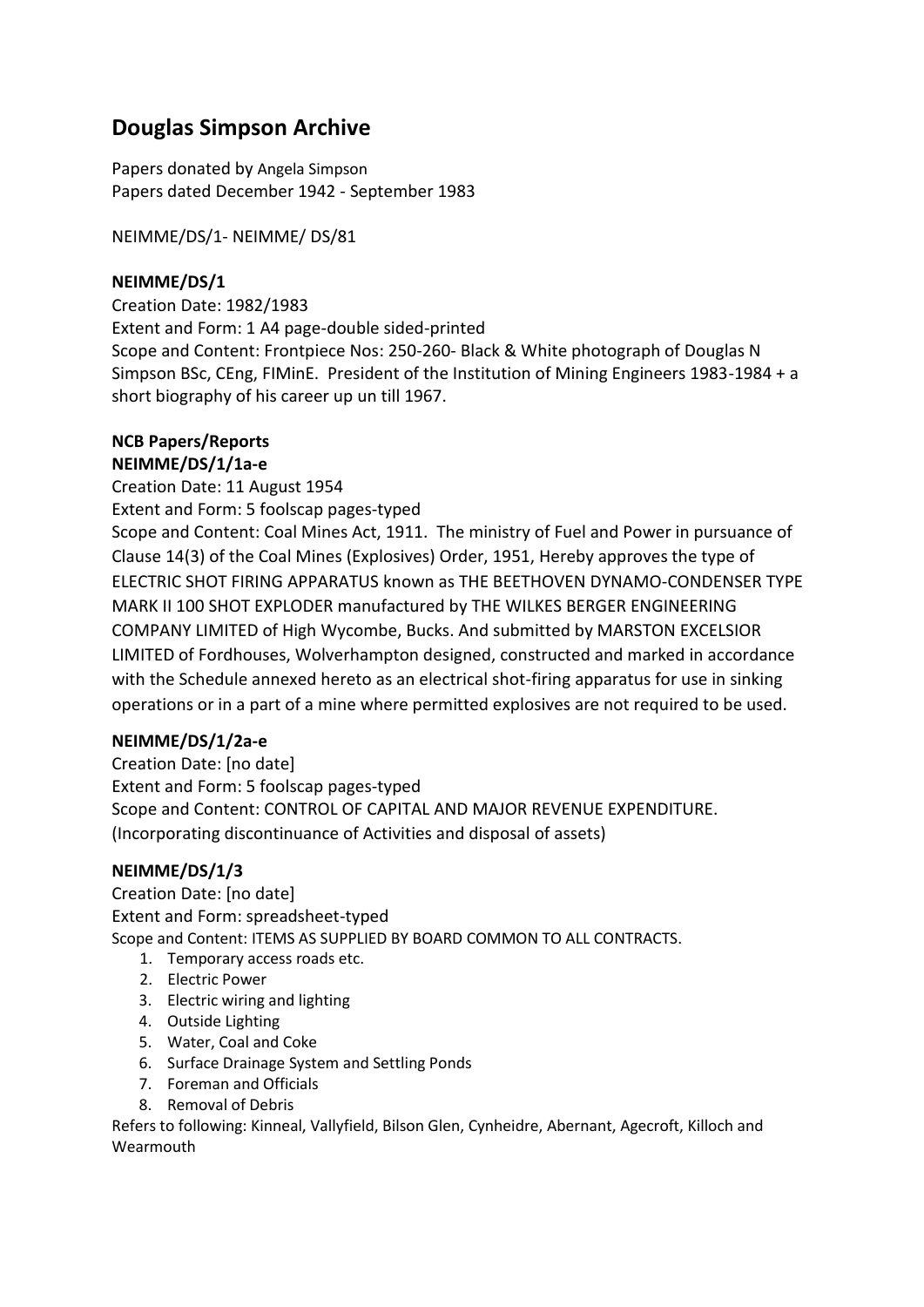# **NEIMME/DS/1/4/1-DS/1/4/2**

Creation Date: 20<sup>th</sup> August 1963 Extent and Form: 1 foolscap page, Progress control chart-typed Scope and Content: National Coal Board, Production Dept. MAJOR COLLIERY PROJECTS-PROGRESS CONROL.

# **NEIMME/DS/1/5/1a-f - DS/1/5/6/3a-b – D.C.M.E Conference NEIMME/DS/1/5/1a-f**

Creation Date: November 1967 Extent and Form: 6 pages-handwritten Scope and Content: handwritten notes referring to D.C.M.E Conference **NEIMME/DS/1/5/2a-b** Creation Date: 14 November 1967 Extent and Form: 2 pages-typed Scope and Content: from P.B. Rees. Regarding when and where conference is to be held. Programme for Conference with topics and speakers. Opening Address by N. Siddall National Plan, O.R.B. Programme and 5 yr. Plans by C.C. Widdas Standard Form of Action Programmes by W.I.C. McNeill Progress Reporting by D.N. Simpson Design of Layout for Modern Mining Methods by P.B. Rees Closing Address by D.M. Clement **NEIMME/DS/1/5/3a-b** Creation Date: 14 November 1967 Extent and Form: 2 pages-typed Scope and Content: from P.B. Rees. Confirming approval of draft programme and venue **NEIMME/DS/1/5/4a-b** Creation Date: 23 November 1967 Extent and Form: 2 pages-typed Scope and Content: from P.B. Rees. Confirming dated and venue for the conference in January and request D.N. Simpson attend a small meeting in his office on Friday 1<sup>st</sup> December. Encloses proposed time table. (This has handwritten notes on it) Opening Address by N. Siddall National Plan, O.R.B. Programme and 5 yr. Plans by C.C. Widdas & P.A. Daniell Standard Form of Action Programmes by W.I.C. McNeill Progress Reporting on H.Q. Approved Schemes by D.N. Simpson Evaluation of Geological Risk and the Generation of Class I Reserves by G. Armstrong Mining Layout to meet the Requirements of the next Decade by P.B. Rees Closing Address by D.M. Clement **NEIMME/DS/1/5/5** Creation Date: 28 November 1967 Extent and Form: 1 page, letterhead-typed Scope and Content: from P.B. Rees. Confirming conference for 18/19h January 1968.

### **NEIMME/DS/1/5/6/1a-e**

Creation Date: January1968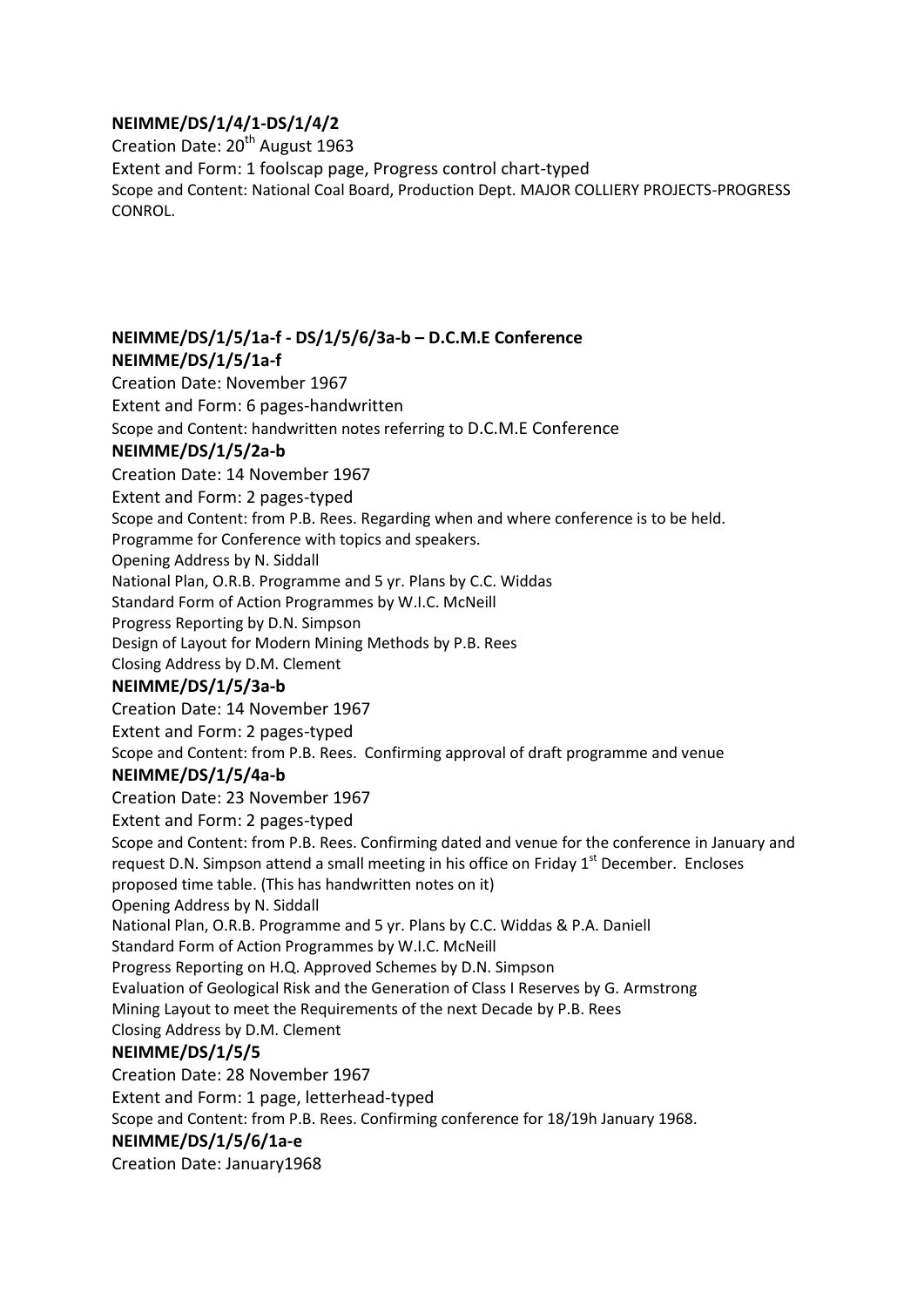Extent and Form: 5 foolscap pages-typed Scope and Content: Copy 2. D.C.M.E.'s Conference 18<sup>th</sup>/19<sup>th</sup> January, 1968. Progress and Reporting on Headquarters Approved Schemes. (Brief for Mr A. Davey)

# **NEIMME/DS/1/5/6/2a-e**

Creation Date: January1968 Extent and Form: 5 foolscap pages-typed Scope and Content: 1<sup>st</sup> Draft. Paper: Progressing and Control of Schemes. By D.N. Simpson for Doncaster Conference 18/1/68

# **NEIMME/DS/1/5/6/3a-b**

Creation Date: January1968 Extent and Form: 2 foolscap pages-typed Scope and Content: Additional Notes

# **NEIMME/DS/1/6/1-DS/1/6/2a-c**

Creation Date: 6 December 1968 Extent and Form: 1 page, letterhead-handwritten, 3 foolscap pages-typed Scope and Content: from John The Staff College of the National Coal Board to Doug. Regarding the Progress Reporting System. Enclosed are typed suggestions and appendix.

# **NEIMME/DS/1/7a- DS/1/7bb**

Creation Date: March 1971 Extent and Form: 28 foolscap pages-typed Scope and Content: Schedule M to F.631/R (1957). (Revised-March 1971). National Coal Board. The Submission of Capital Projects for Approval. Capital and Revenue Code.

# **NEIMME/DS/1/8/1-DS/1/8/2a-l**

Creation Date: 16 March 1972 Extent and Form: 1 memo –typed, 11 large pages-typed Scope and Content: Memo from G Sheppard, Section 3. To D.N. Simpson, subject Daw Mill Colliery, sinking of No.2 shaft. Enclosing copy of tender in connection with rates for the contract.

### **NEIMME/DS/1/9/1-DS/1/9/4**

Creation Date: November 1967 Extent and Form: 4 graphs/illustrations Scope and Content: Directorate of planning. Projects status report. Illustrations of the progression of progress.

### **NEIMME/DS/1/9/5**

Creation Date: 31 March 1968 Extent and Form: 1 form-handwritten Scope and Content: National Coal Board. Progress Report on Projects Costing over £100,000. Example form, with notes regarding how to fill it in on the back.

### **NEIMME/DS/1/9/6**

Creation Date: 31 March 1968 Extent and Form: 1 form-printed Scope and Content: Forecast of Earliest Completion Date Compared with Current Objective Date.

# **NEIMME/DS/1/10a-b**

Creation Date: [no date] Extent and Form: 2 foolscap pages-typed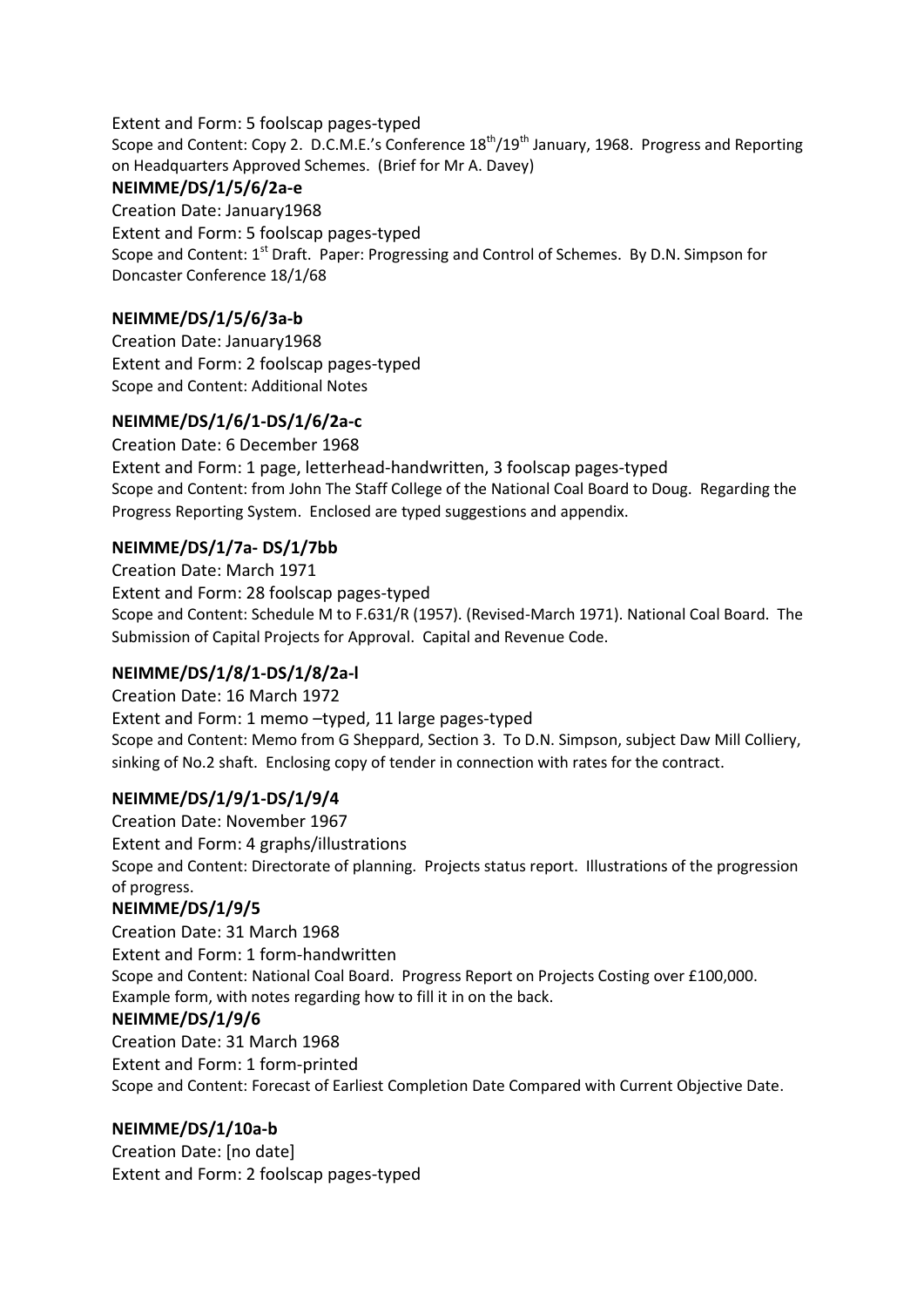Scope and Content: notes on a report. Author and report referred to unknown

### **NEIMME/DS/1/11/1a-d**

Creation Date: December 1967 Extent and Form: 4 pages-printed Scope and Content: CP1 (67)3. Coal Products Instruction. Spoil Heaps and Lagoons.

### **NEIMME/DS/1/11/2a-d**

Creation Date: December 1969 Extent and Form: 4 pages-printed Scope and Content: CP1 (70)7. National Coal Board, Coal Products Division. Spoil Heaps and Lagoons.

### **NEIMME/DS/1/11/3a-d**

Creation Date: [1967]] Extent and Form: 4 foolscap pages-typed Scope and Content: PI/1967/16(Kent). : National Coal Board, Products Department Instruction. Technical and Operational Management of Spoil Heaps and Lagoons in Kent. Application of the Instruction to Spoil Heaps and Lagoons worked by Contractors, Etc.

### **NEIMME/DS/1/11/4a-d**

Creation Date: February 1968 Extent and Form: 4 foolscap pages-typed Scope and Content: B.E.-S.I. (68)1. B.477. National Coal Board. Brickworks Executive Standing Instructions. Spoil Heaps and Lagoons. Application of the Standing Instructions to Spoil Heaps and Lagoons worked by Contractors, Etc.

### **NEIMME/DS/1/12/1-DS/1/12/6a-cc**

Creation Date: 1975 Extent and Form: blue folder containing- letters, reports and handwritten notes. Scope and Content: Underground Reservoir Pumped Storage. I.C.I. Deep Shaft Aeration Process for Effluent Treatment. Correspondence between various interested parties and the NCB.

#### **NEIMME/DS/1/13a-b**

Creation Date: 4 January 1969

Extent and Form: 1 foolscap page, 1 large diagram-printed Scope and Content: Surveying Broadsheet. National Coal Board, Production Dept. PREDICTION OF SUBSIDENCE DAMAGE COSTS. Includes Typical Example of Costing Estimated Subsidence Damage Liability for a Single Panel Working

#### **NEIMME/DS/1/14a-k**

Creation Date: [February 1968] Extent and Form: 11 foolscap page-typed Scope and Content: National Coal Board-Ventilation Branch. General Requirements and Underground Applications for Sealants and Fireproof Surface Coatings. Potential Applications in Mining for Incombustible Types of Exfoliated Vermiculite Products. General Notes on 'Hardstop'. By P. Thorp, Ventilation Engineer.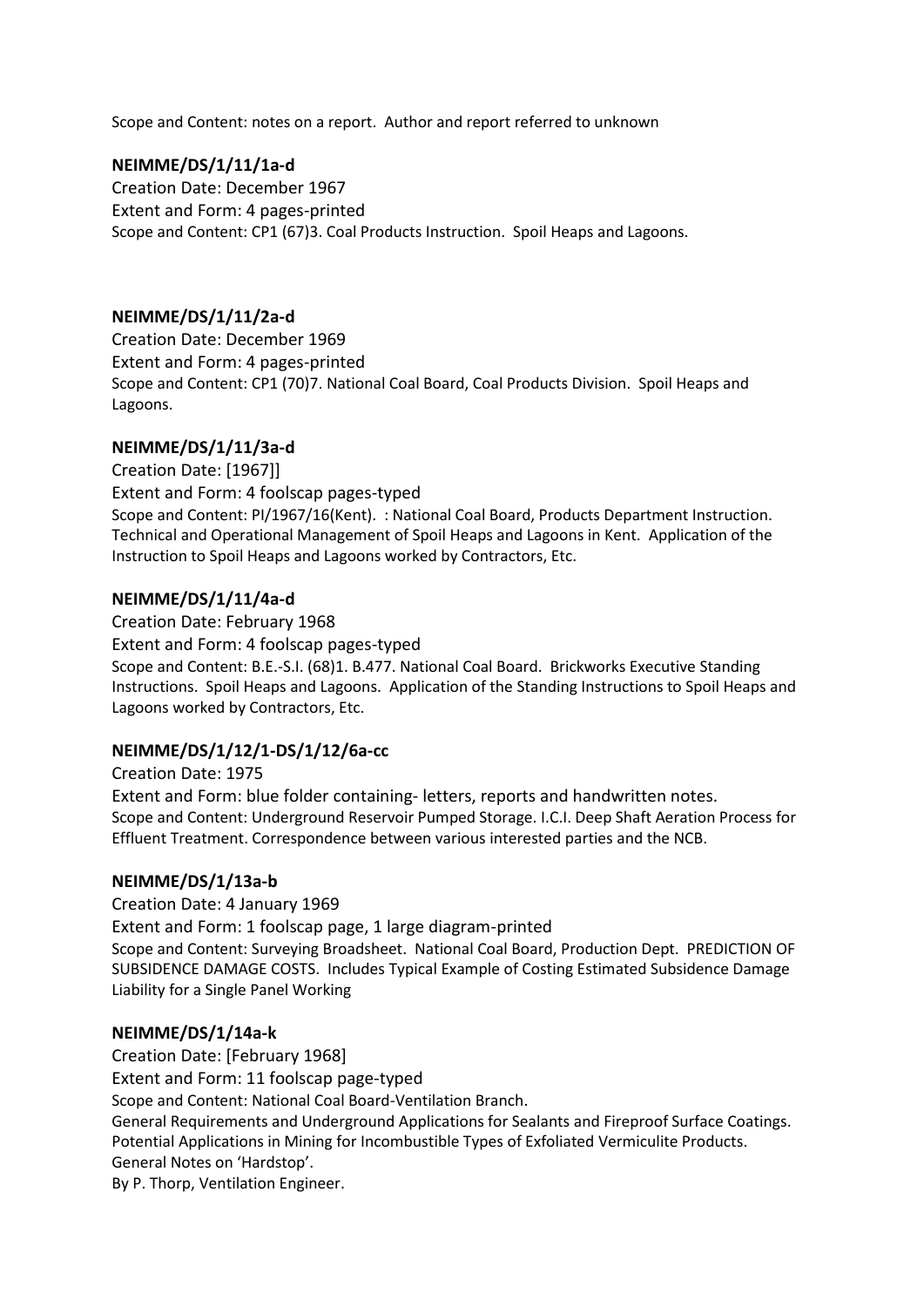### **NEIMME/DS/1/15a-u**

Creation Date: [no date] Extent and Form: 21 foolscap page-typed Scope and Content: National Coal Board-Scientific Department. Handbook Revised Draft: SC/A (62)74. Sampling and Evaluation of Airborne Dust for the Assessment of Approved Conditions (Prepared by the Dust Evaluation Sub-Committee of the Divisional Chief Scientists Committee and revised in accordance with amendments by Area and Divisional Scientific Depts.) Note: Figures 1-8, Illustrations Section (Instruments) are not included in this draft.

### **NEIMME/DS/1/16a-i**

Creation Date: 17 March 1965

Extent and Form: 9 X-large pages folded-typed

Scope and Content: National Coal Board-Statistics Department.

Summary of Mechanised Coal Face Output (including Armoured Flexible Conveyors with Prop Free Front). 13 weeks ended  $26<sup>th</sup>$  December, 1964 with corresponding period in 1963.

For Great Britain, Scottish, Northumberland, Durham, Yorkshire, North Western, East Midlands, West Midlands, South Western Divisions.

- Notes: (a) These figures exclude Power Loaded Coal. Armoured Flexible Conveyors numbering 1,312 at  $26<sup>th</sup>$  December, 1964 used in conjunction with Power Loaders conveyed an additional 40,958,585 tons.
	- (b) The figures given as average advance per day and per shift exclude A.F.C. and P.F.F.

### **NEIMME/DS/1/17a-c**

Creation Date: 14 October 1964

Extent and Form: 3 foolscap pages-typed

Scope and Content: PD/G (64)9- National Coal Board- 142<sup>nd</sup> Production Directors" Conference. Materials Handling Underground. Diesel-Engined Tractors. (Memorandum by M.J. Adcock and B.L. Metcalf). Includes table of Northumberland and Durham Division No: 2 Area. Hunslet Diesel Tractor Installations as at 30<sup>th</sup> April, 1964 at Seaham, Dawdon, Vane Tempest, Lambton 'D', and Houghton collieries. (Handwritten notes on back page).

#### **NEIMME/DS/1/18/1**

Creation Date: 18 January 1955

Extent and Form: Memorandum-typed

Scope and Content: from Divisional Planning Engineer to D Simpson. Fork Lift Trick-Abernant. Regarding publication dealing with Fork Lift Truck.

### **NEIMME/DS/1/18/2-DS/1/18/2/1a-f**

#### Creation Date: 16 March 1954

Extent and Form: letter, headed paper+5 & 3/4 foolscap pages-typed

Scope and Content: from F. Marsh, Chief Planning Engineer to D Simpson. Translation-Material Handling. Encloses National Coal Board-Translation Section. Handling of materials in Depots, Storerooms and Pit-Yards of the Henin-Lietard Group. ("Manutentions dans les paros, magasins et fosses due groupe Henin-Leitard"). By F. Pot, R. Fauvart and D. Debony. Revue de l'Industrie Minerale, Vol. XXXIV, No.593, May 1953, PP.337-386. Introduction: The history of handling.

#### **NEIMME/DS/1/18/3**

Creation Date: 26 May 1954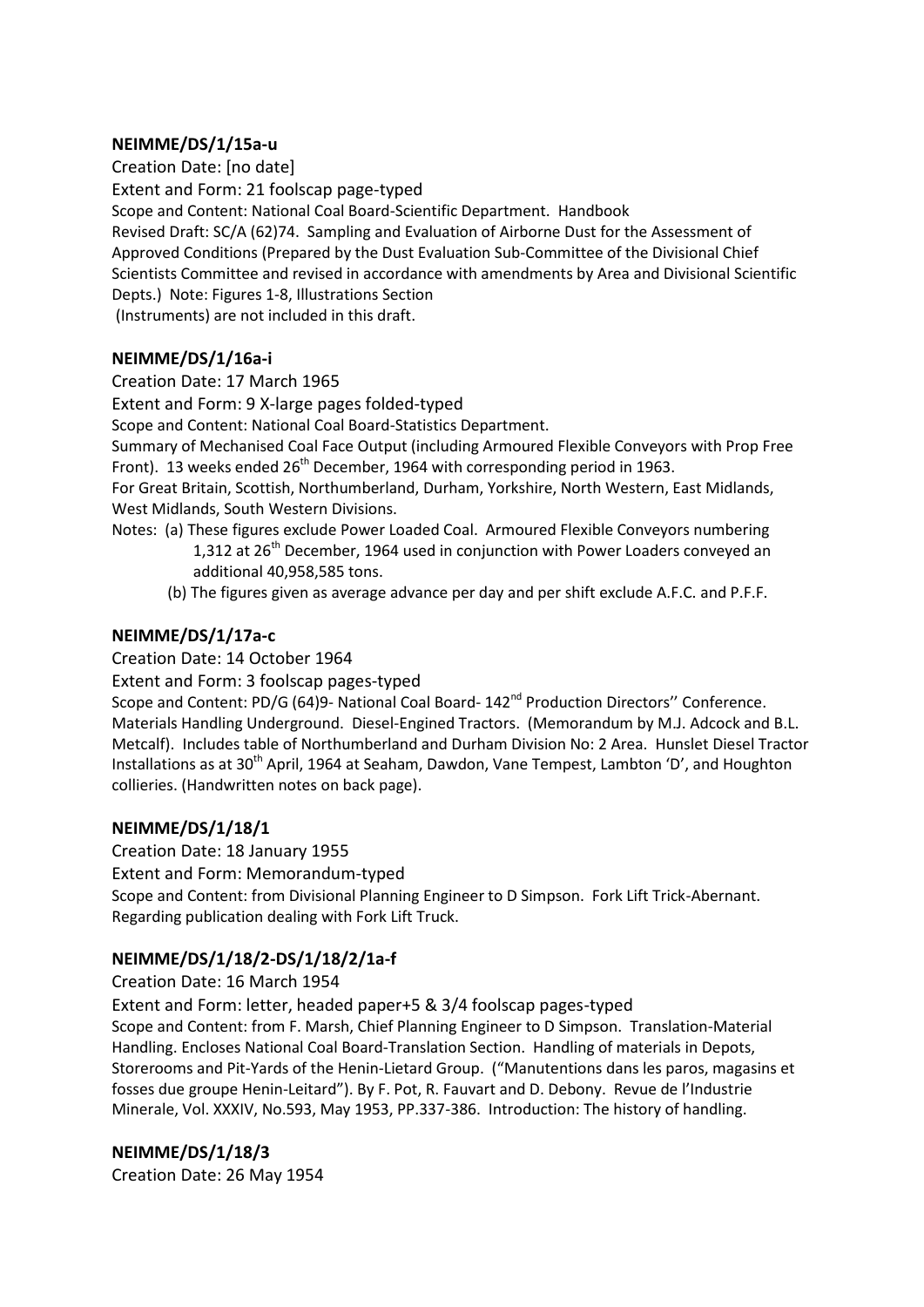#### Extent and Form: flimsy-typed

Scope and Content: from John Potts Technical Engineer (Planning and Design). Report on Demonstration of [Matbro] Fork Lift Trucks. Cwm Colliery. 11.30am 25<sup>th</sup> may 1954. (Includes price).

### **NEIMME/DS/1/19a-r**

Creation Date: [no date]

Extent and Form: 15 foolscap pages + 2 X-large pages folded-typed Scope and Content: Rescue Advisory Committee. Colliery Emergency Organisation. Part I. Introduction. Part II. Preparatory Measures. Part III. Notifying Colliery Officials of an Emergency and Summoning Outside Help. Appendix I. Action Message Chart. Appendix II. Warning Message Chart – For Colliery Unit. Appendix III. Emergency Medical and First Aid Arrangements. Appendix IV. Specimens of Duty Cards.

### **NEIMME/DS/1/20a-i**

Creation Date: March 1971

Extent and Form: Buff foolscap folder-9 foolscap page-typed

Scope and Content: National Coal Board, South Durham Area. Long-Hole Blasting. Proposed experiments in the preparation, by long-hole blasting of coal for loading out. Includes Equipment required, Production and productivity, Diagram of Long-hole Drilling Arrangements, Location plan of High Main Seam 'E' Seaham Colliery, Graph of potential results in 4'0" seam, Sketch plan showing Conveyor Arrangements.

### **NEIMME/DS/1/21/1**

Creation Date: 24 May 1977

Extent and Form: letter, 1 page -headed paper-typed Scope and Content: from C.G. Widdas, Chief Planning Engineer to D Simpson. Retreat Mining. Encloses a copy of a short paper prepared by Headquarters Mining Department's Ventilation Branch.

### **NEIMME/DS/1/21/2**

Creation Date: April 1977 Extent and Form: 16 page bound published report-printed Scope and Content: National Coal Board, Mining Department, Ventilation Branch. Ventilation Aspects of Retreat Mining.

### **NEIMME/DS/1/22a-d**

Creation Date: [20 November 1980]

Extent and Form: 2 page published report Green cover front & back-printed Scope and Content: National Coal Board, Mining Research and Development Establishment. Metallurgy and Materials Branch. Test Report No: MET (80)62. The Corrosion Protection of Hollow Sections for use ad Buntons in Colliery Shafts, by A R M Eedy

#### **NEIMME/DS/1/23a-i**

Creation Date: [20 November 1980]

Extent and Form: 7 page published report Green cover front & back-printed Scope and Content: National Coal Board, Mining Research and Development Establishment. Metallurgy and Materials Branch, Applied Materials Science Group. Test Report No: MET (80)41. An Assessment of the Probable Corrosion of Shaft Linings in Contact with Aquifers, by A R M Eedy

### **NEIMME/DS/1/24a-y**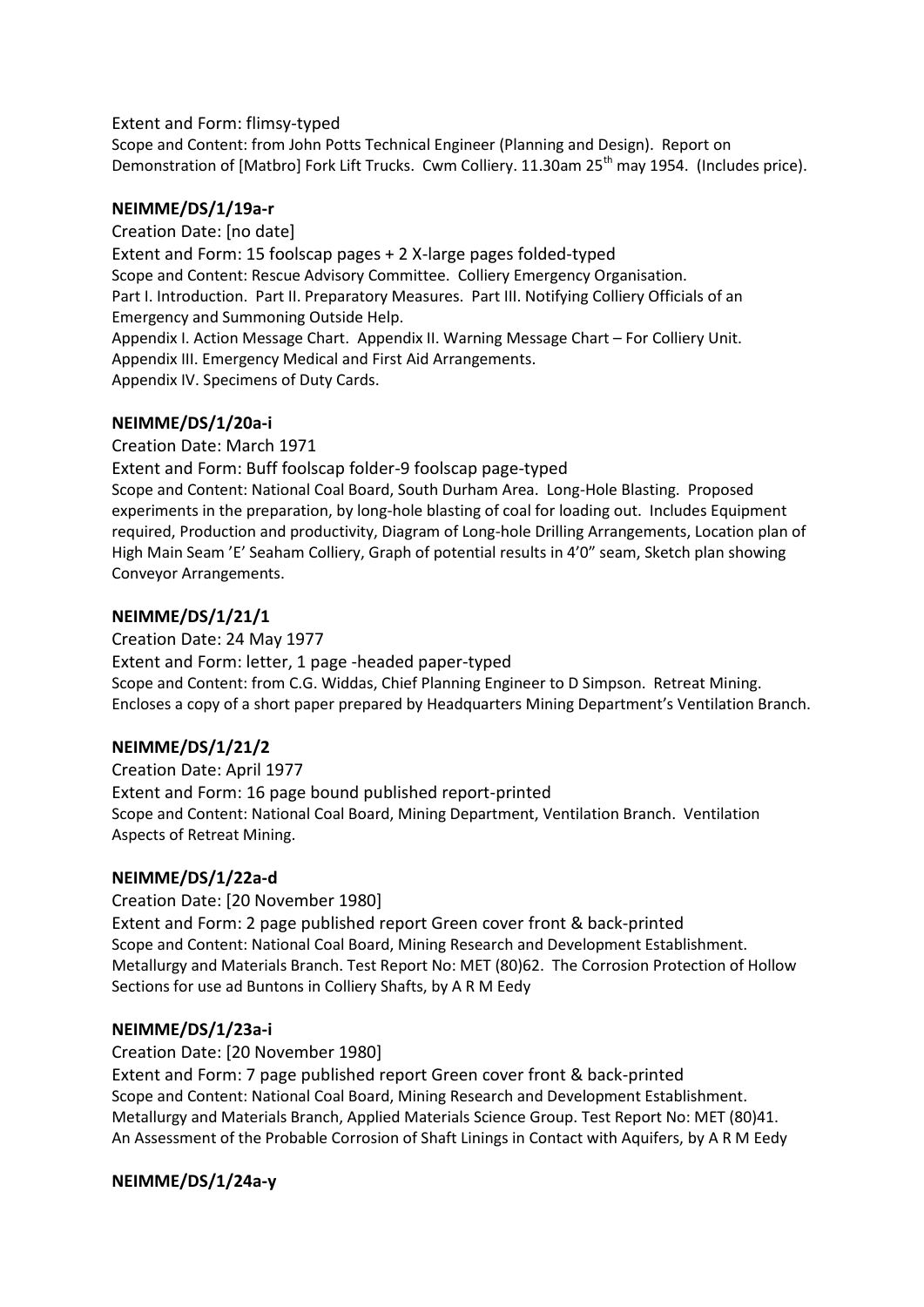### Creation Date: [7 September 1983]

Extent and Form: 23 page published report Yellow cover front & back-printed Scope and Content: National Coal Board, Mining Research and Development Establishment. Engineering Investigations Branch. Report 83(1). The Relative Cuttability of Coal-Measure Stone, by H M Hughes.

### **NEIMME/DS/1/25a-o**

Creation Date: [after August 1976] Extent and Form: 15 foolscap pages-typed Scope and Content: National Coal Board. Development of High Resolution Seismic Reflection for U.K. Coal Exploration, by Dr Anton Ziolkowski

#### **NEIMME/DS/1/26a-q**

Creation Date: [after June 1980] Extent and Form: 17 foolscap pages-typed Scope and Content: Water Problems in Mines. (By .B. Dunn, BEng(min), Feng, FIMinE). This paper seeks both to review the history of the subject and to outline some of the solutions being applied to control water in the mining environment.

### **NEIMME/DS/1/27/1a-c**

Creation Date: 24 January 1969

Extent and Form: 3 foolscap pages-typed Scope and Content: National Coal Board. Planning Conference 1969. Headquarters Geological Branch. Reduction of Geological Risk at Collieries, by [G Armstrong]. Appendix I – Job Description of Assistant Mine Geologist.

### **NEIMME/DS/1/27/2**

Creation Date: 24 January 1969 Extent and Form: 1 foolscap page-typed Scope and Content: National Coal Board. Planning Conference 1969. Headquarters Geological Branch. Reserves Classification System. Review of the Classification System.

#### **NEIMME/DS/1/28**

Creation Date: November 1974 Extent and Form: pink bound published report-printed Scope and Content: National Coal Board. Mining Department. Planning Conference 1974. Notes on conference, Appendices with explanation documents and illustrations. D Simpson mentioned on page 10.

#### **NEIMME/DS/1/29a-b**

Creation Date: December1969

Extent and Form: 2 foolscap pages-typed

Scope and Content: Operational Research Branch. Relation of Output Forecasts to Classification of Reserves. By D.J. White and F.J. Toft. This report gives the conclusions of a comparison between actual and forecast results at 301 collieries in 1968/69 and examines how the differences are related to the classification of the reserves.

### **NEIMME/DS/1/30/1-DS/1/30/3**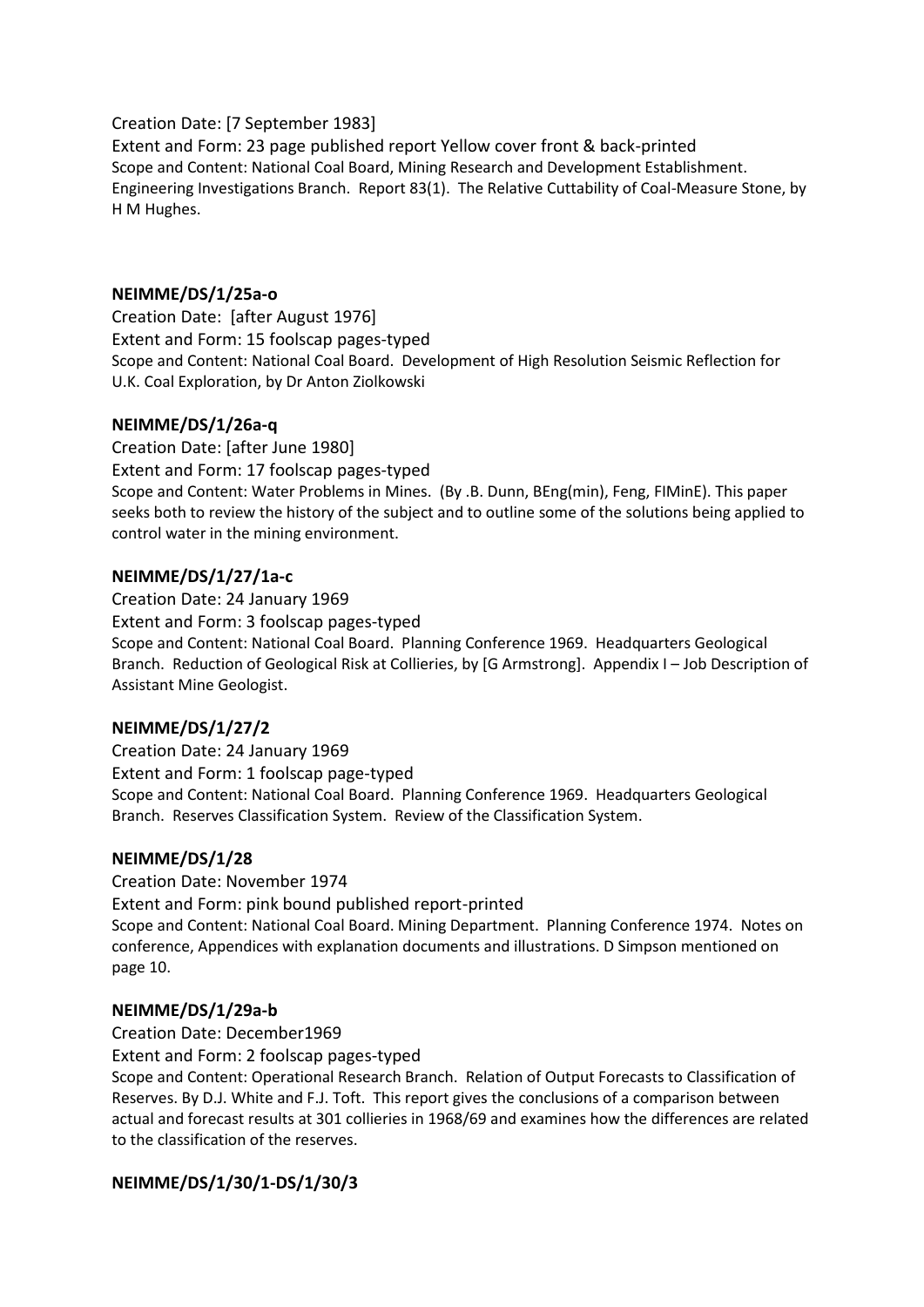### Creation Date: 17 March 1970

Extent and Form: 1 page, 2 spreadsheets-typed Scope and Content: National Coal Board. Geological Branch. West Midland Regional Geological Service. A Formal Procedure for Risk Review and Reduction. A pilot scheme on the lines described. Includes 2 example spreadsheets-Summary of Risk on Faces.

# **NEIMME/DS/1/31/1-DS/1/31/2**

Creation Date: 18 September 1969

Extent and Form: 1 cover note, 1 spreadsheets-typed

Scope and Content: National Coal Board. Geological Branch. East Midland Regional Geological Service. Colliery Geological Check Sheet. Attached an example of a table summarising geological and interaction factors that need to be fully studied and documented because they are basic to the planning of the colliery concerned.

### **NEIMME/DS/1/32/1-DS/1/32/2**

Creation Date: [no date] Extent and Form: 1 foolscap page-typed, 1 foolscap page- printed map Scope and Content: Priorities in Long Term Exploration. Locations of Top 35 Priorities. Includes Exploration area. Priority Rating. Location and corresponding Map of designated areas for National Exploration.

### **NEIMME/DS/1/33a-h**

Creation Date: December 1975

Extent and Form: 6 buff foolscap, 2 blue foolscap pages-typed

Scope and Content: N.C.B. Geological Branch. Background data for Management News article on The National Exploration Programme. Includes Annual assessment of NCB classified reserves and exploration rates, and Figure 1 (graph) Trend in the Annual Assessment of Reserves and Rate of Exploration.

### **NEIMME/DS/1/34a-d**

Creation Date: 4 November 1977 Extent and Form: 4 foolscap pages-typed Scope and Content: National Coal Board. General Purpose Committee. Priorities in Long Term Exploration. (Memorandum by Mr R.B. Dunn). Includes Progress of Plan for Coal National Drilling Programme at New Mine Sites – 1977/78.

### **NEIMME/DS/1/35a-b**

Creation Date: 10 November 1977 Extent and Form: 2 foolscap pages-typed Scope and Content: GP Meeting on 11<sup>th</sup> November 1977. Priorities in Long Term Exploration. (Brief for Mr R.B. Dunn).

### **NEIMME/DS/1/36/1-DS/1/36/2**

Creation Date: February 1973

Extent and Form: 31 page report in green folder+ loose graph-typed Scope and Content: National Coal Board Mining Department. Headquarter Geological Branch. Summary of National Coal Reserves - April 1972. Loose Graph- Estimates of National Coal Reserves 1942 to 1972. Folder includes Summary of Reserves by Area, Analysis tables of Classified Reserves by Coal Bank Codes.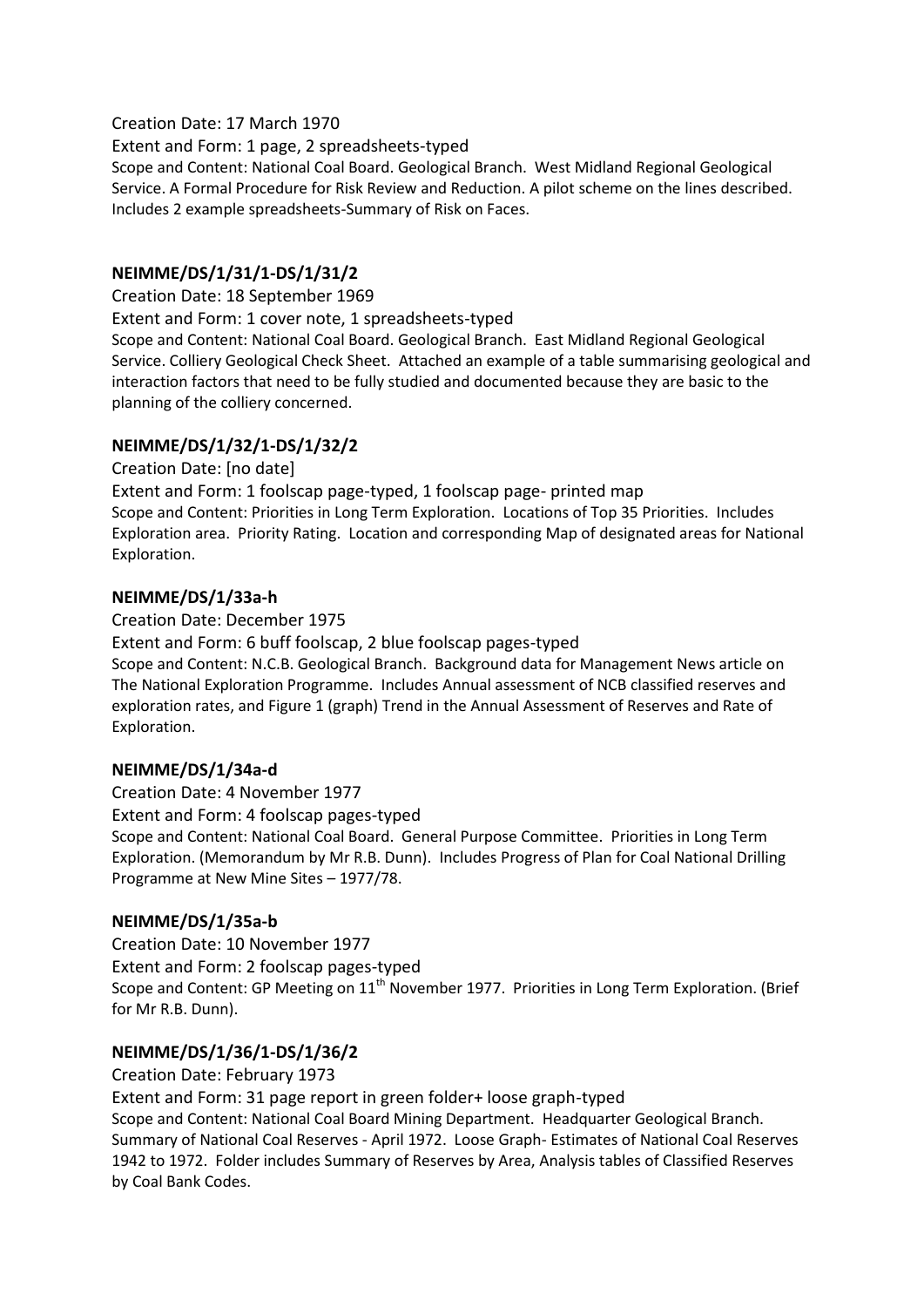### **NEIMME/DS/1/37a-j**

Creation Date: [circa 1978?] Extent and Form: 10 foolscap pages-typed Scope and Content: Plan for Coal – A Review of Progress. K. Moses, C.Eng., M.B.I.M, Fellow, Deputy Director-General of Mining & Director of Planning and Major Projects.

### **NEIMME/DS/1/38a-n**

Creation Date: September 1977 Extent and Form: 14 foolscap pages-typed Scope and Content: Plan for Coal (NP.10). Mining Intelligence. Includes lists of collieries.

### **NEIMME/DS/1/39a-g**

Creation Date: 4 April 1979 Extent and Form: 7 foolscap pages-typed Scope and Content: MC/P (79)15. National Coal Board. Mining Committee. Progress in Implementing "Plan for Coal". Quarterly Report as at December, 1978. (Memorandum by Mr R.B. Dunn).

### **NEIMME/DS/1/40a-i**

Creation Date: 26 November 1982 Extent and Form: 9 foolscap pages-typed Scope and Content: Difficulties in Predicting Accurately the Future of an Existing Colliery in the U.K. by D.N. Simpson. Includes Table I-National Exploration 1974/75 to1982/83. Forecasting the Future of a Colliery. Appendix I-Future of a Colliery. Closures 1960-1982/83 (to-date).

### **NEIMME/DS/1/41a-g**

Creation Date: 29 November 1982

Extent and Form: 7 foolscap pages-typed

Scope and Content: Mining Intelligence. Difficulties in Predicting Accurately the Future of an Existing Colliery in the U.K. . Appendix I-Future of a Colliery. Closures. Appendix II-Closures (gives names and dates).

### **NEIMME/DS/1/42a-q**

Creation Date: [circa July 1978] Extent and Form: 17 foolscap pages-typed Scope and Content: Mining Intelligence. Source form F.383. No. of Profitable and Unprofitable Pits (a). (Based on Operating Results-i.e. before Market Rebates and Interest). 1974/75-1977/78 (by area). Performance of Continuing Collieries. (i.e. those operating at end of March 1978) Profit / (loss) figures are before Market Rebates & Interest. (lists names of pits).

### **NEIMME/DS/2**

Creation Date: November 1977 Extent and Form: 10cm x 8cm printed card-laminated Scope and Content: Statistics Department. National Coal Board. Energy Conversion Factors

**NEIMME/DS/3/1** Creation Date: August 1975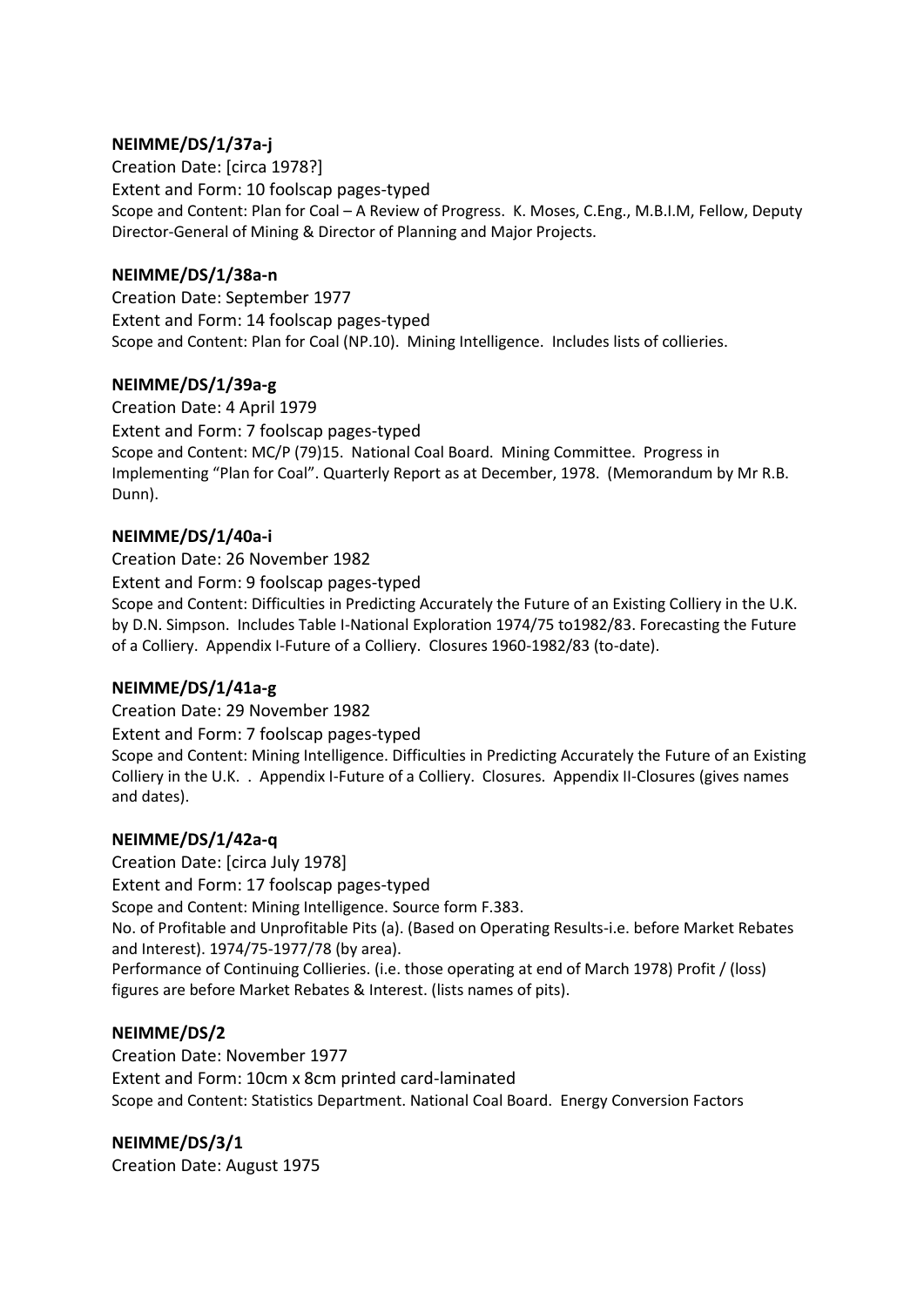Extent and Form: 34 page-white cover-comb bound report-typed Scope and Content: This document was produced to give details of the background to the development of a fully flameproof full face Rock Tunnelling Machine by Thyssen (GB) ltd., Bynea, Llanelli. Includes Original and Final Assembly Drawings

### **NEIMME/DS/3/2a-l**

Creation Date: [no date] Extent and Form: 12 foolscap pages-typed Scope and Content: Appendices to Development of the Thyssen Tunnelling Machine, by M Grieves C.Eng, F.R.I.C/S, F.I.M.E. Thysen (Great Britain) Ltd Llanelli.

### **NEIMME/DS/4**

Creation Date: [11 May 1965] Extent and Form: 39 page-orange cover-comb bound report-typed Scope and Content: National Coal Board. Central Engineering Establishment. Cutting in Stine & Coal. Meeting at C.E.E., Bretby, MRE/CEE. Tuesday  $11<sup>th</sup>$  May 1965. Includes black and white photographs of Mining Machinery.

### **NEIMME/DS/5**

Creation Date: [no date] Extent and Form: 21 page-white cover-comb bound report-typed Scope and Content: Draft-Subject to revision. The Drivage of Initial Sections of the Surface Drifts at Prince of Wales and Allerton Bywater Collieries. By P.I. Allsop, B.Eng . (hons), C.Eng., F.I.Min.E

### **NEIMME/DS/5**

Creation Date: [no date] Extent and Form: yellow cover-bound report-typed Scope and Content: NCB. Advanced Technology Mining. North Yorkshire Area. Kellingley Colliery Beeston 49's. Regarding the use of advanced technology. Includes Plans and diagrams of locations and machinery.

#### **NEIMME/DS/6**

Creation Date: [no date] Extent and Form: yellow cover-bound report-typed Scope and Content: NCB. Advanced Technology Mining. Phase II, South Midlands Area, Ellistown Mine. . Includes Plans and diagrams of locations and machinery.

#### **NEIMME/DS/7**

Creation Date: [January 1968]

Extent and Form: buff cover-bound report-typed

Scope and Content: Report on Visit to the Pennsylvania, Virginia and West Virginia Coalfields. By C. Round, Deputy Director (operations) Barnsley Area. Between 13<sup>th</sup> January and 31<sup>st</sup> January 1968. To Director General of Production, National Coal Board.

#### **NEIMME/DS/8/1a-b**

Creation Date: 1 May 1967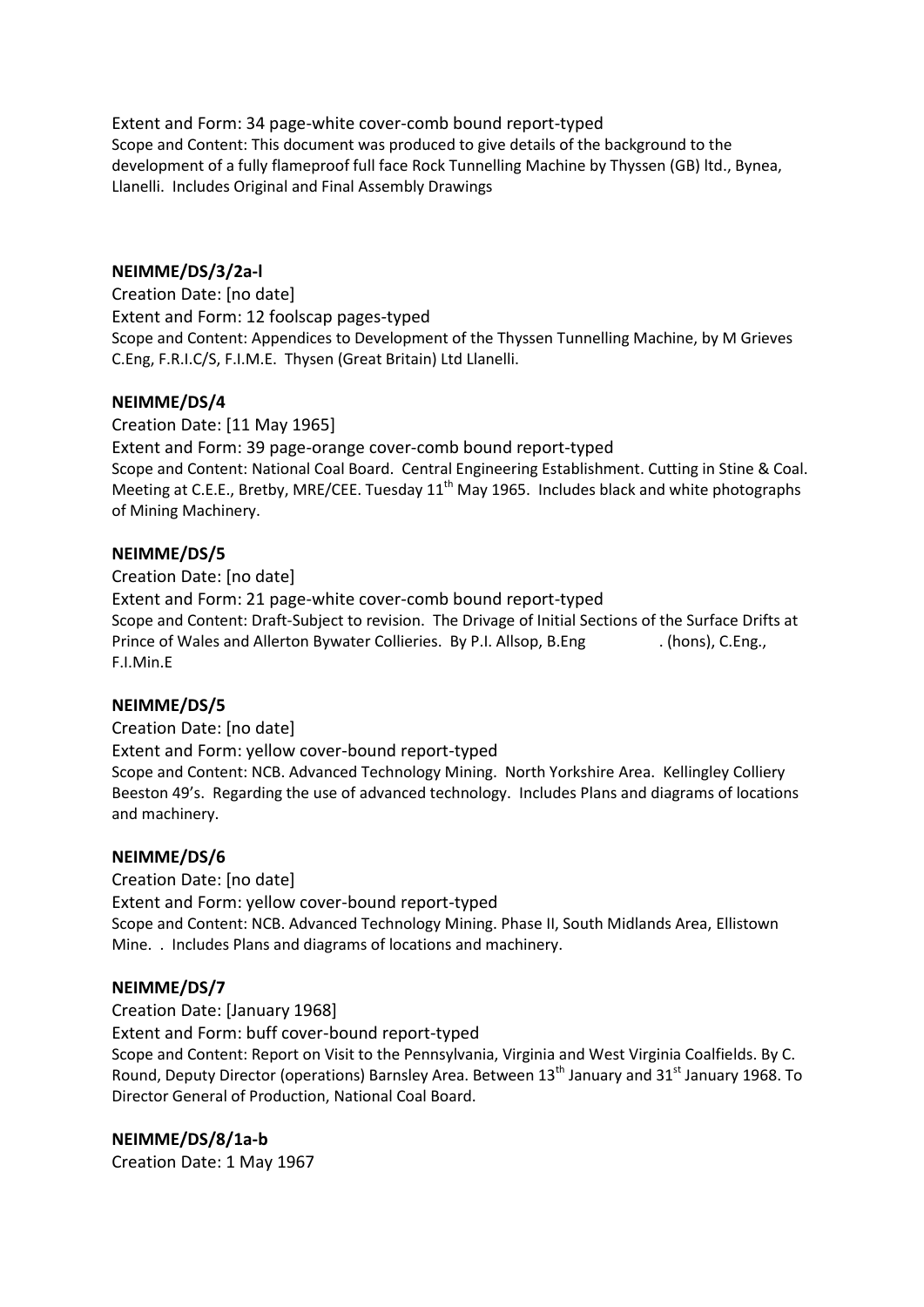Extent and Form: 2 foolscap pages-typed

Scope and Content: P1/1967/9. Form N. Siddall, Director-General of Production. National Coal Board. Production Department Instruction. Standard System of Progressing and Controlling Colliery Capital Projects. Includes distribution list. (Inside DS/8/2)

### **NEIMME/DS/8/2**

Creation Date: 18 February 1960 Extent and Form: buff & maroon hard backed instruction manual Scope and Content: RI/1960/3. National Coal Board, Reconstruction Department Instruction. Standard System of Progressing and Controlling Colliery Capital Projects. Includes spreadsheets, graphs and charts.

### **NEIMME/DS/8/3**

Creation Date: [no date] Extent and Form: 1 sheet lined foolscap paper-handwritten Scope and Content: handwritten notes that appear to relate to DS/8/2. (Inside DS/8/2)

### **NEIMME/DS/8/4**

Creation Date: [circa 1969] Extent and Form: 1 large sheet folded-printed Scope and Content: Colliery Reorganisation Progress Control Chart. (Inside DS/8/2)

### **NEIMME/DS/8/5a-g**

Creation Date: 30 July 1975 Extent and Form: 7 foolscap pages-typed Scope and Content: National Coal Board. Production Department. Progress Report on Projects Approved by Headquarters. Area North Yorkshire, Report for Quarter ended 28.6.75. (Inside DS/8/2)

# **Calculations/Drawings/Maps**

**NEIMME/DS/9/1a-j**

Creation Date: 13 February 1981 Extent and Form: 10 foolscap pages-6 typed, 4-handwritten Scope and Content: Memorandum, from J.D Waller, Mining Engineer, Shaft Sinking Branch to C Shepard, Chief Mining Engineer (major Projects), Barnsley Area. Subject: Rehabilitation of Barrow/Barnsley No.4 Shaft. Pus 4 handwritten pages of notes and calculations.

#### **NEIMME/DS/9/2a-b**

Creation Date: [February 1981] Extent and Form: 2 foolscap pages-handwritten Scope and Content: Sketch/notes on Barrow/Barnsley No.4 shaft- Low Beamshaw Inset.

### **NEIMME/DS/9/3a-c**

Creation Date: 18 February 1981 Extent and Form: 3 foolscap pages-typed Scope and Content: Appendix I. Calculations for Stopping Lengths in Insets.

#### **NEIMME/DS/9/4a-e**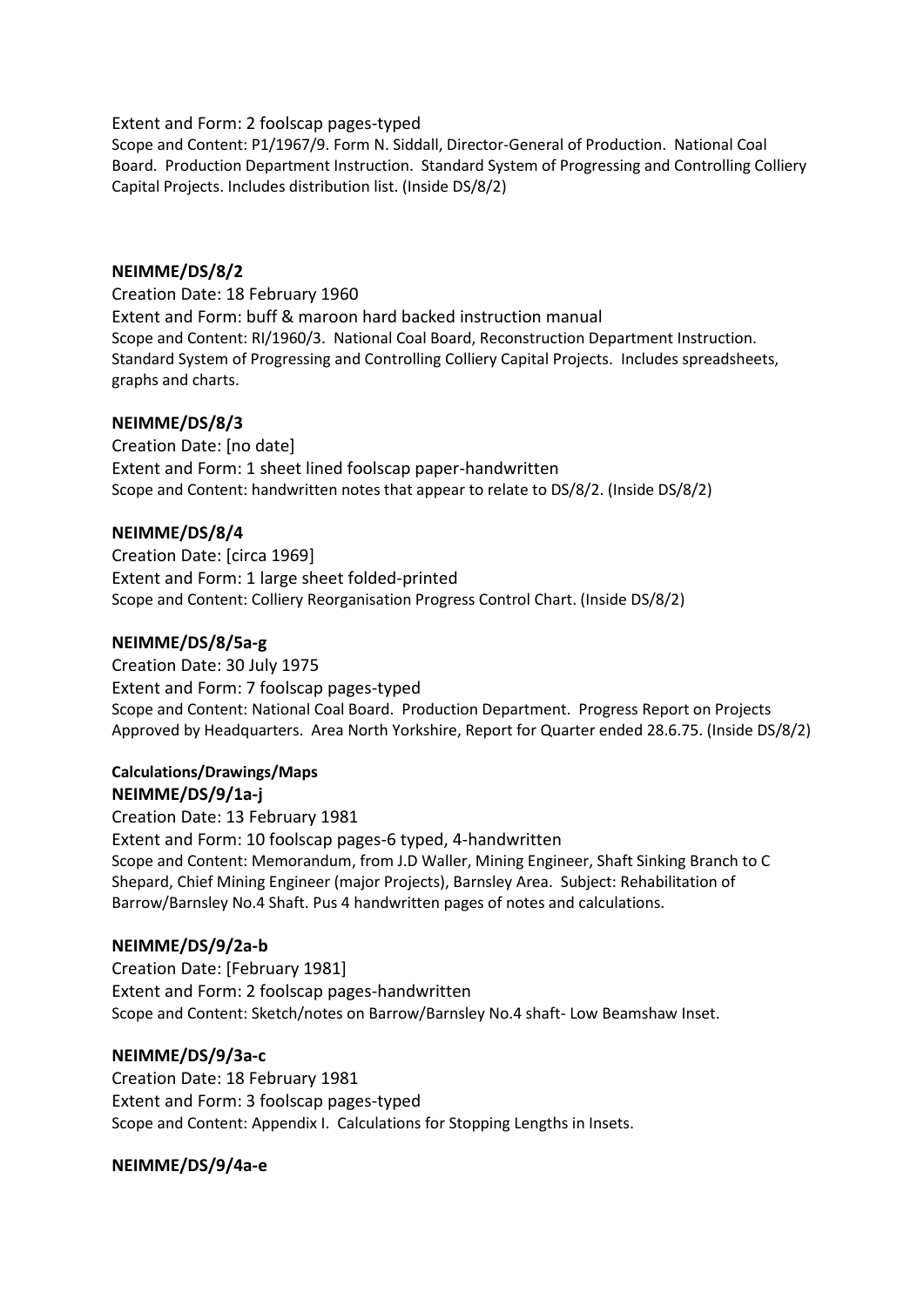Creation Date: 15 December 1975-6 January 1976 Extent and Form: 5 Drawings Scope and Content: Thysen (Great Britain) Ltd. Drifts at Gascoigne Wood. SD.170.345-Typical sections of proposed non-hydrostatic drift linning. SD.170.346-Typical details of method of construction for non-hydrostatic drift linning. SD.170.347-Typical sections through drift showing full hydrostatic linning SD.170.348-Typical sections through drift showing full hydrostatic linning SD.170-98 -Details of circular lining

### **NEIMME/DS/9/5a-c**

Creation Date: 5 August 1975-17 September 1975 Extent and Form: 3 Drawings Scope and Content: National Coal Board. North Yorkshire Area. Selby Project. SD 170-175 plan no 3.14-Wistow Shafts, Lining in coal measures SD 170-170 plan no 3.4-Wistow Shafts, General arrangement and furnishings SD 170-173 plan no 3.13-Wistow Shafts, General arrangement of watertight lining

### **NEIMME/DS/9/6**

Creation Date: [no date] Extent and Form: Drawing Scope and Content: National Coal Board. North Yorkshire Area. Selby Project. Information from Milford Hagg Engineering. Boreholes A & B. (includes handwritten notations)

#### **NEIMME/DS/10a-e**

Creation Date: 25 May 1949 Extent and Form: 1 small page. 4 foolscap pages-typed Scope and Content: Memorandum. From Divisional Planning Engineer to Dan Jones, No.1 Area Planning Engineer. Enclosing some rough notes showing method of approach to the underground layout at Cwm Colliery. Notes dated 30.11.48-3.12.48, L Walker. Include diagrams and calculations.

#### **NEIMME/DS/11a-c**

Creation Date: [1956] Extent and Form: tables-1 foolscap. 2 X-large pages-typed Scope and Content: National Coal Board. South Western Division. Llanharan Colliery –No.5 Area. Reconstruction Scheme. Table No. F.11 – Statement of Estimated Output and Proceeds – 1956 Table No. F.10 – Summary of Manshifts, Earnings, O.M.S. & Wages Coats for the year 1956. Based on full production of 408,000 tons saleable per annum. Table No. F.12 – Estimated Profitability of the Completed Project

#### **NEIMME/DS/12**

Creation Date: [no date] Extent and Form: map- printed Scope and Content: Printed and published by the National Coal Board. The Coalfields of Great Britain. Location of the Main Classes of Coal.

#### **NEIMME/DS/13**

Creation Date: [no date] Extent and Form: map/drawing- printed both sides Scope and Content: Fig. I – Durham Coalfield.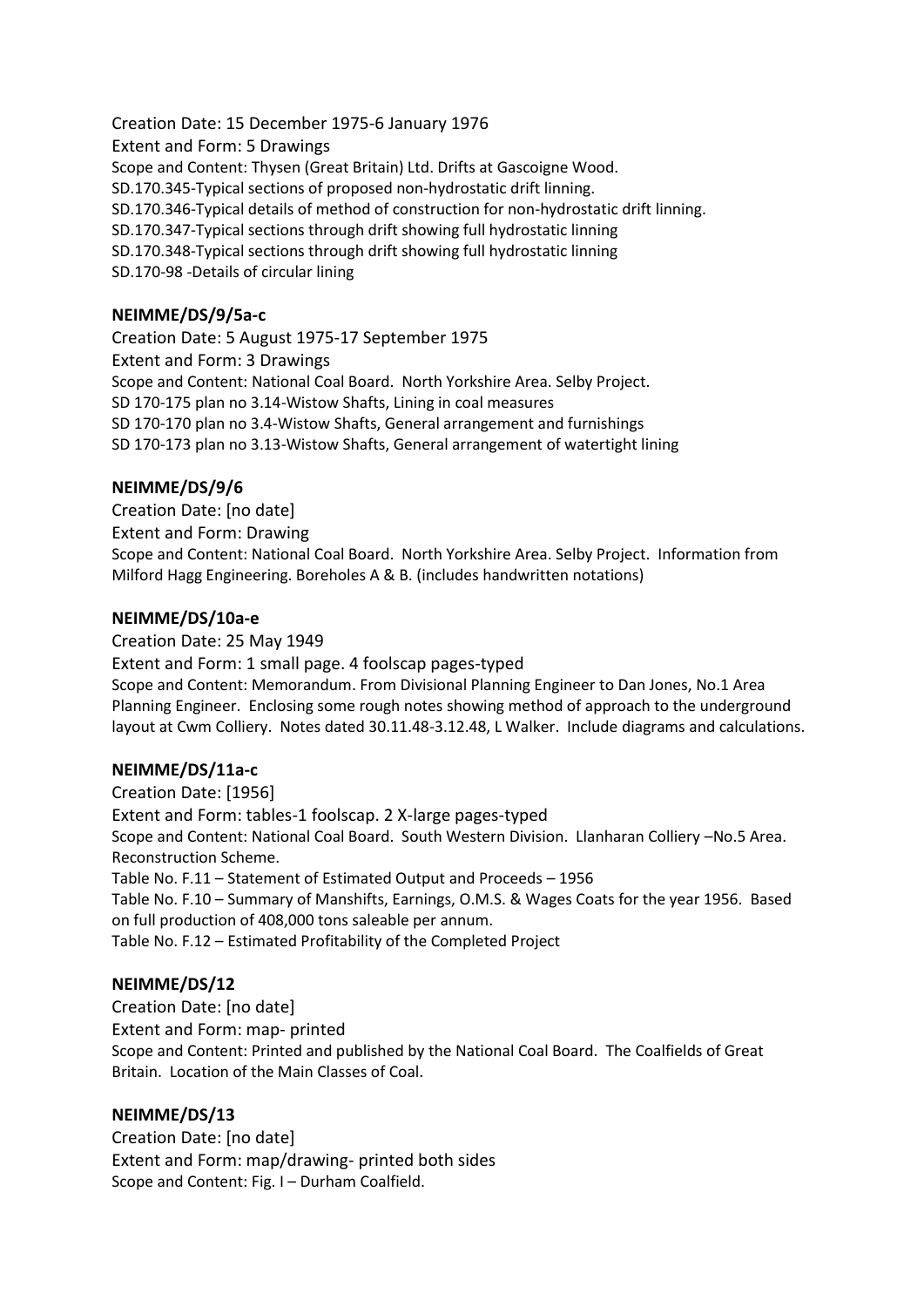Fig. 3. Easington Colliery Workings. Low Main seam Workings.

#### **NEIMME/DS/14**

Creation Date: [no date] Extent and Form: drawing Scope and Content: Bentinck Colliery. Daily output 6500 Tonnes Saleable – 11800 Tonnes R.O.M

#### **NEIMME/DS/15**

Creation Date: 2 March 1971 Extent and Form: drawing Scope and Content: National Coal Board. Staffordshire Area. Littleton Colliery-Proposed Surface Drift. Proposed Transfer Point. (Annotated)

#### **NEIMME/DS/16/1**

Creation Date: November 1974 Extent and Form: drawing Scope and Content: Project No. 06/180/01/205. Plan No. 11. National Coal Board. North Yorkshire Area. Prince of Wales Colliery. Proposed Mineral Transport System. Ref. No. 1118.

#### **NEIMME/DS/16/2**

Creation Date: November 1974 Extent and Form: drawing- printed/colour Scope and Content: Project No. 06/180/01/205. Plan No. 13. National Coal Board. North Yorkshire Area. Prince of Wales Colliery. Proposed Surface Reconstruction. Ref. No. 1120.

#### **NEIMME/DS/17**

Creation Date: September 1978 Extent and Form: pink drawing- printed Scope and Content: Project No. 14/250/01/220. National Coal Board. South Midland Area. Rawdon-Donisthorpe Concentration. Proposed underground Transport and Ventilating Systems

#### **Miscellaneous Papers/Drawings NEIMME/DS/18/1a-g**

Creation Date: December 1942

Extent and Form: 5 foolscap pages-typed. 2 drawing on tracing paper-handwritten Scope and Content: Manchester Collieries Ltd. Report No. 7746, E.L. Nisbet. Power Loading with Huwood ML Loader at Mosley Common Colliery.

Tracings - Method of paying out face side loader haulage rope and placing it under the cut. Method of supporting Huwood ML loader & Btm loading belt. Plan – support of [Kerf?], shot firing & hole boring.

#### **NEIMME/DS/18/2a-c**

Creation Date: 25 September 1943 Extent and Form: 3 foolscap pages-typed. Scope and Content: by D Simpson. Personnel compared for Power loading (Huwood) & Hand Filling. Markham Colliery

#### **NEIMME/DS/18/3a-c**

Creation Date: 21 October 1943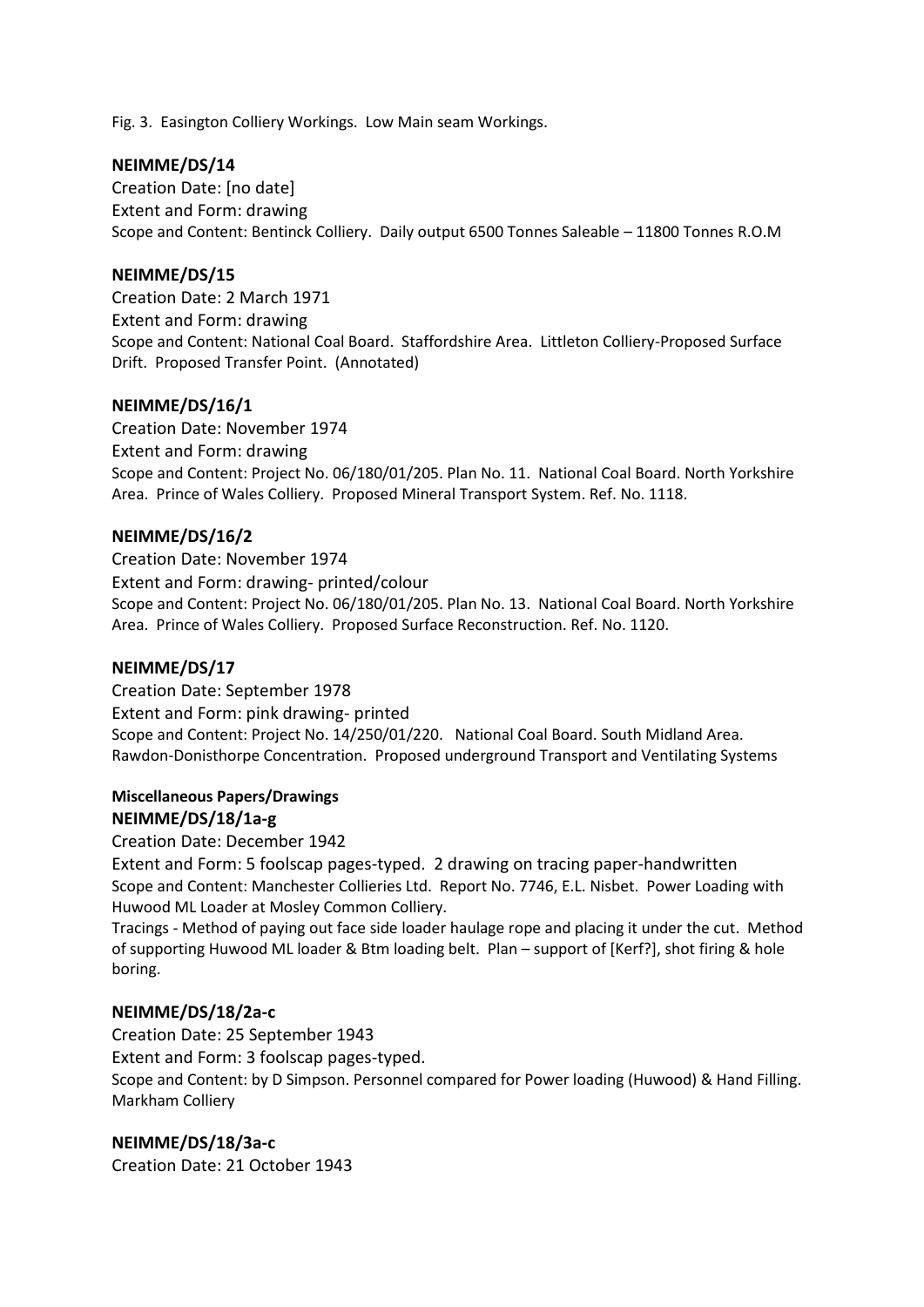Extent and Form: 3 foolscap pages-typed.

Scope and Content: by D Simpson. Personnel compared for Power loading (Shelton) & Hand Filling. Glapwell Colliery.

### **NEIMME/DS/18/4a-d**

Creation Date: [16 February 1945] Extent and Form: 4 foolscap pages-typed. Scope and Content: by D Simpson. Driving Hard Headings with Mechanical Loaders. Report on the Duckbill loader. Sullivan Slusher muck loading machine. The Eimco-Finlay Loader.

### **NEIMME/DS/19a-c**

Creation Date: 16 November1945 Extent and Form: 3 foolscap pages-typed. Scope and Content: The System of Driving Roadways in Stone.

#### **NEIMME/DS/20**

Creation Date: 29 March 1957 Extent and Form: Drawing Scope and Content: National Coal Board. Clip Fastenings for 45lb.-60lb. FB Rail. Information from Guest Keen & Nettlefolds (Midlands) Ltd. Railway Fastenings Division. Cwmbran. Mon.

#### **NEIMME/DS/21**

Creation Date: September 1977 Extent and Form: Drawing Scope and Content: Drawing No. 0-74/30134/GA/102. N.C.B. Staffordshire Area. Trentham Project. General Arrangement of Rapid Loading Bunker. Information from Jenkins of Retford Ltd. Member of the Babcock & Wilcox Ltd. Group.

#### **NEIMME/DS/22a-e**

Creation Date: [no date] Extent and Form: 5 drawings- fig 2-5 foolscap size, fig 6 large drawing. Scope and Content: Fig. 2–Stoss Schaufellader. Fig. 3-Drilling Truck with screen in position for drilling. Fig. 4-Drilling Truck profile. Fig. 5-Drilling Truck-with screen in position for shootong & loading. Fig. 6-Rotary Tunnelling Machine by Schmidt, Kranz U. Co. Nordhausen.

#### **NEIMME/DS/23**

Creation Date: [no date] Extent and Form: diagram Scope and Content: Lubricating diagram for Power Loader Coal Cutter

#### **NEIMME/DS/24**

Creation Date: [no date] Extent and Form: drawing-tracing paper Scope and Content: The Drilling Pattern adopted in the Main Drift. Minnivey

#### **NEIMME/DS/25**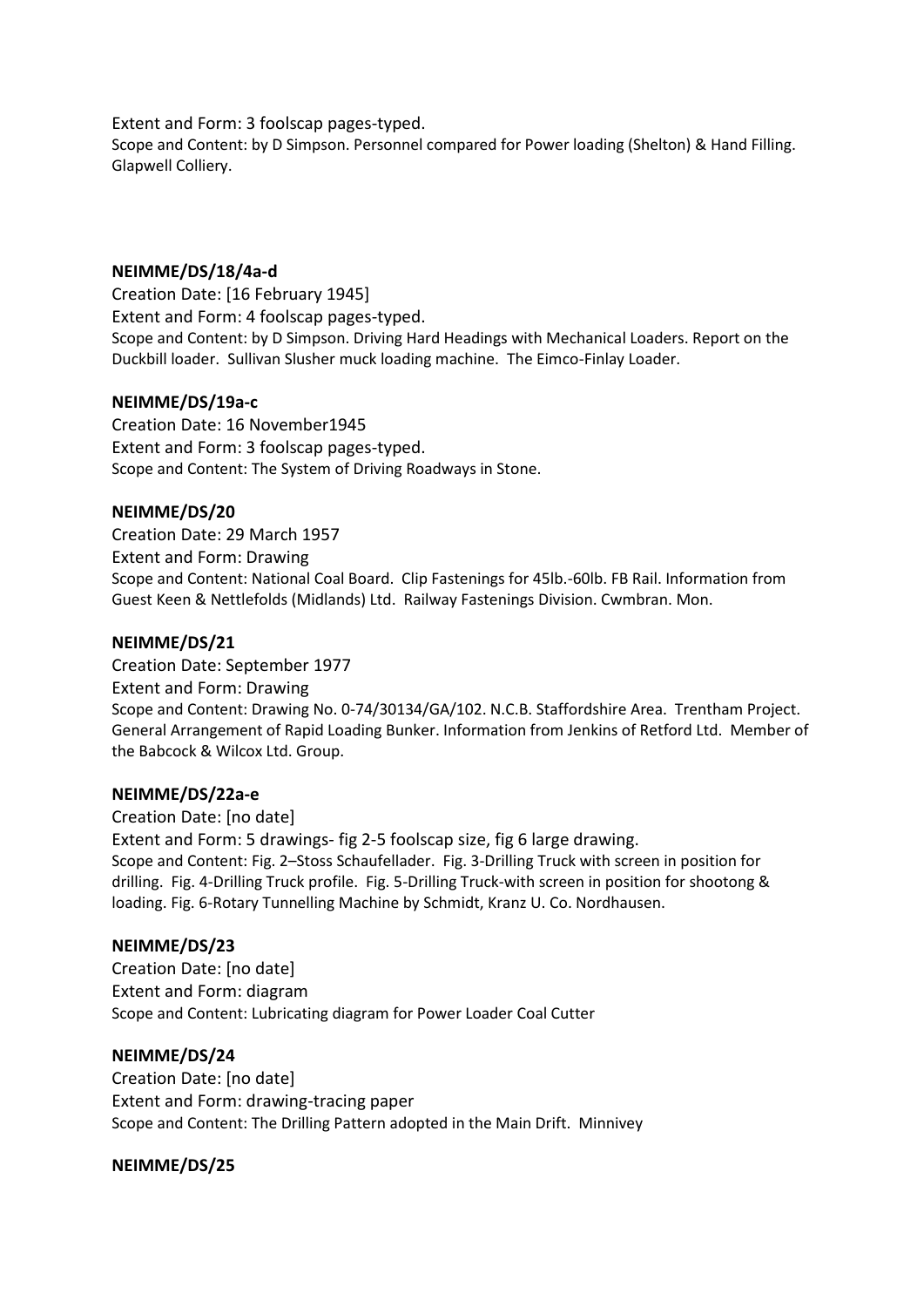Creation Date: [no date] Extent and Form: drawing-tracing paper Scope and Content: Sketch no.4 - New Cumnock. Drilling Pattern in Drift.

### **NEIMME/DS/26**

Creation Date: [no date] Extent and Form: drawing-tracing paper Scope and Content: Elevation showing points of origin. Plan view on 'P-P' Seafield 170FM

#### **Germany/Holland [Netherlands] NEIMME/DS/27/1-DS/27/16d**

Creation Date: various dates Extent and Form: file-including typed notes, printed articles, map, drawings, and photographs Scope and Content: Notes/Articles on the Dutch Coalfields, including the Dutch State Mine Maurit various technical information.

# **NEIMME/DS/28/1- DS/28/1**

Creation Date: [no date] Extent and Form: 2 foolscap pages-typed Scope and Content: Report by Ministry of fuel & Power, mission to Ruhr and Holland [page 8 Ruhr report]. Addendum: Relevant list of references in illustrations in Ruhr report.

### **NEIMME/DS/29/1-DS29/4**

Creation Date: [no date] Extent and Form: 4 drawings-tracing paper Scope and Content: in German- [large Esch Co's Rotary Crusher]

### **NEIMME/DS/30**

Creation Date: [no date] Extent and Form: Brochure/Article- 18 pages-hard backed blue/grey/orange Scope and Content: in German. GERLACH, Grubenstempel, fur alle Abbauarten. [Appears to be about roof supports]

### **NEIMME/DS/31**

Creation Date: [no date] Extent and Form: laminated conversion table-yellow & black Scope and Content: Alimak Transtronic. Linden-Alimak S-931.03 Skelleftea 3, Sweden.

### **NEIMME/DS/32**

Creation Date: [1935] Extent and Form: small booklet-buff Scope and Content: in German. [Rules and regulations no. 5]. Steinkohlenbergwerke im Verwaltungsbezirk des PreuBischen Oberbergamts in Dortmund

### **NEIMME/DS/33**

Creation Date: 1946 Extent and Form: 12 page pamphlet-buff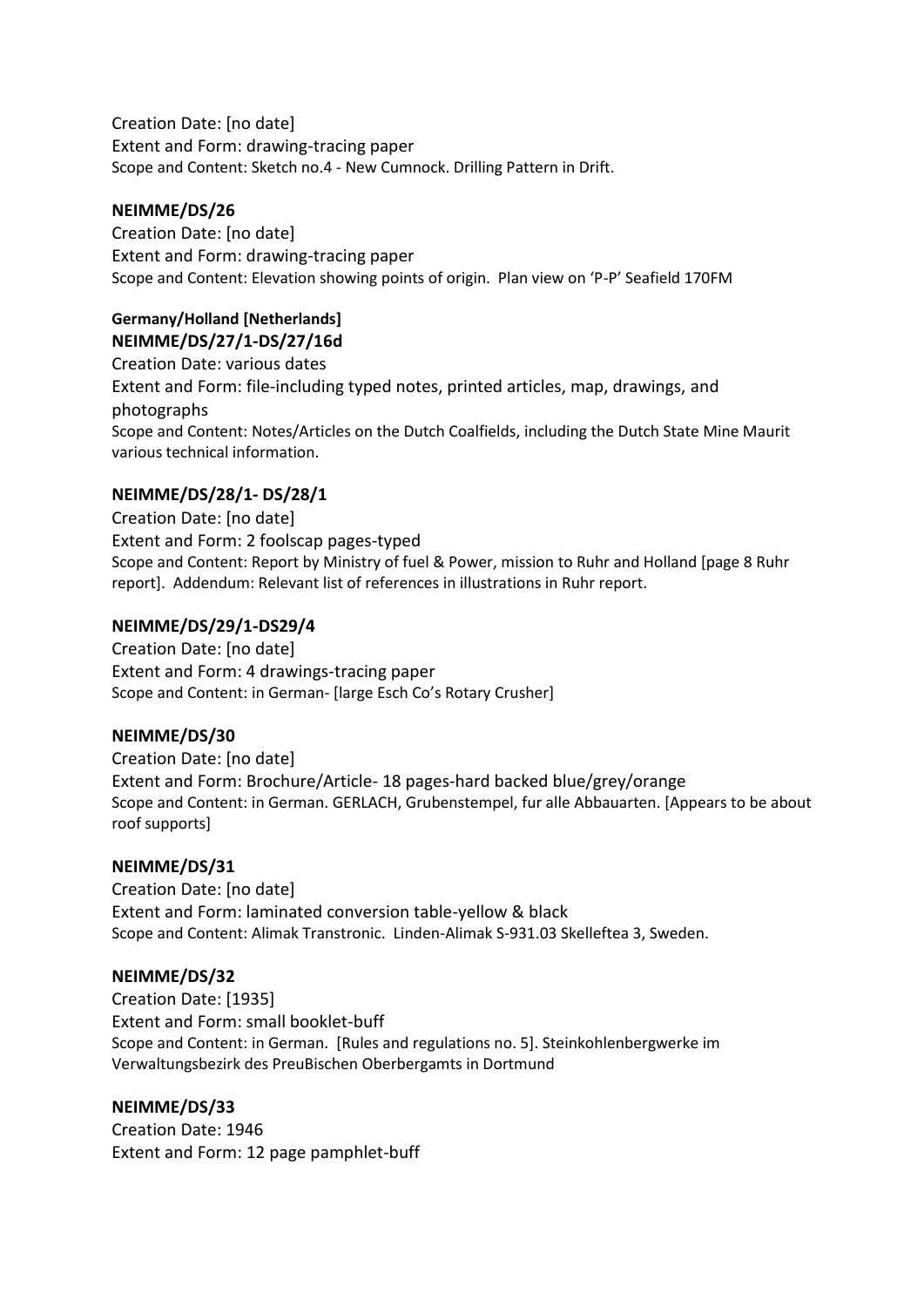Scope and Content: in German. Sanderabdruck ous Bergbau-Archiv Bd. 1 (1946) S.233.44. Summary in English- execution of drilling and blasting for stone drifts in the Ruhr collieries.

#### **NEIMME/DS/34**

Creation Date: [1947] Extent and Form: 4 page pamphlet-buff Scope and Content: in English. Mine Zollverein. History and information about the mine.

#### **NEIMME/DS/35**

Creation Date: [no date] Extent and Form: 15 page booklet-grey/red Scope and Content: in German. Sales booklet for mining machinery by DEMAG, Hochleistrungs-Pressluft-Bohrhammer und Werkzeuge. Demag Aktiengesellschaft Duisburg.

#### **Articles/Papers/Reports**

#### **NEIMME/DS/36**

Creation Date: [October 1953] Extent and Form: newspaper clipping Scope and Content: 'FORKS' SPEED ARMY SUPPLIES. Loading Tests at Salisbury. Report on mechanical handling.

#### **NEIMME/DS/37**

Creation Date: [reprinted from "Iron & Coal Trades Review" 28 August 1959] Extent and Form: Article Scope and Content: Preservation of Coal for the Market by Norman Siddall, B.Eng.(Min.). The author is general manager, No.1 Area. East Midlands Division NCB

#### **NEIMME/DS/38**

Creation Date: [reprinted from "Iron & Coal Trades Review" 1 April 1960] Extent and Form: Article Scope and Content: Monorail Haulage Systems in Mines. Developments in Handling Materials Underground by S.A. McKee, M.I.Min.E.

#### **NEIMME/DS/39**

Creation Date: [reprinted from "Iron & Coal" 19 May 1961] Extent and Form: Article Scope and Content: Development in Drilling Cross-Measure Boreholes by B.G. Morgan

#### **NEIMME/DS/40**

Creation Date: [reprinted from Colliery Guardian 19 &26 July 1962] Extent and Form: Article Scope and Content: Material Handling Problems, by A. H. Morris

#### **NEIMME/DS/41**

Creation Date: [reprinted from the Journal of the British Steel Castings Research Association, No.71, February 1963] Extent and Form: Article Scope and Content: Fluidized Bed Techniques, Possible Applications in Steel Foundries, by D. Waterhouse B.Sc. (Eng), Grad.1.Mech.E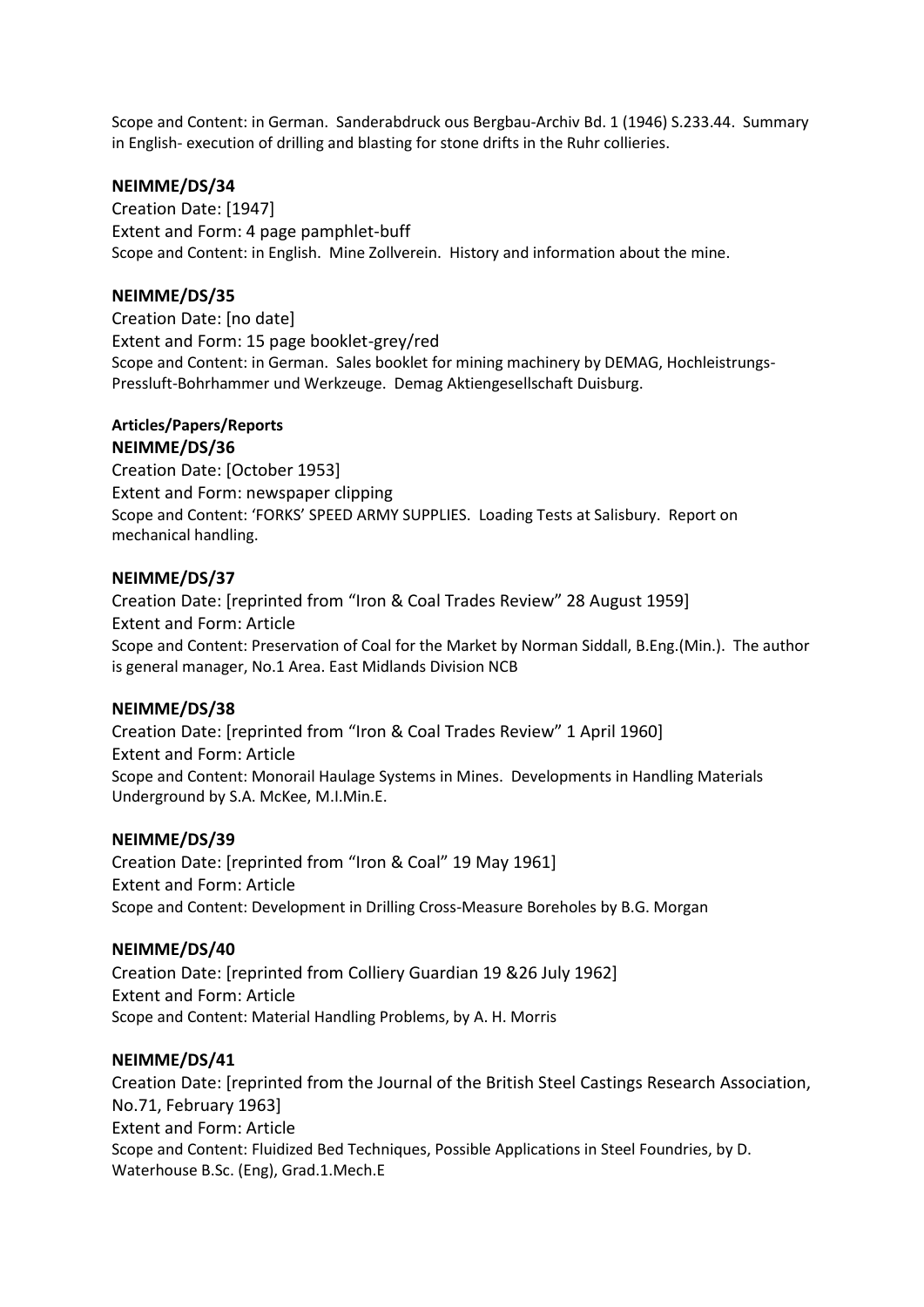#### **NEIMME/DS/42**

Creation Date: November 1964 Extent and Form: Report- foolscap, buff cover-typed Scope and Content: A Flexible Underground Transport System, by C.R.C Fryers and P.S. Illingworth. The paper introduces a relatively new form of underground transport equipment which runs on rubber tyres, includes the "Hunslet" manrider. (Annotated)

#### **NEIMME/DS/43**

Creation Date: 10 October 1969 Extent and Form: Report- foolscap-typed Scope and Content: Southern Counties Institute of Mining Engineers. Presidential Address. Minerals Movement, by A. Grierson. Cover various forms of Haulage.

#### **NEIMME/DS/44**

Creation Date: 5 December 1969 Extent and Form: Report- foolscap-typed Scope and Content: Recent Developments in Core Drilling, by Brain H. Morgan. Presented to the Southern Counties Institute of Mining Engineers

#### **NEIMME/DS/45**

Creation Date: 5 December 1970 Extent and Form: Report- foolscap-typed Scope and Content: Maxi Raise at Sunshine, by Donald F. Nichols, member AIME, Shaft Driller, Inc. Presented at 76<sup>th</sup> Annual Mining Convention Northwest Mining Ass. Spokane, Washington. Report about the success of Raise Boring in the U.S.A and the Sunshine Mine. (Includes photographs of drill)

#### **NEIMME/DS/46**

Creation Date: 5 February 1976

Extent and Form: Report- foolscap-typed

Scope and Content: NEIMME. The Thyssen 12/35 Full face, hard rock Tunnelling Machine. Dawdon Colliery, by T.L.J Chiverton, Tunnelling Projects Engineer, North East Area. Gives details of the first full hard rock tunnelling machine to be used in the British Coal Mining Industry, its portal backup systems together with the loading, conveying and transport operations. Includes diagrams, photographs and tables.

#### **NEIMME/DS/47**

Creation Date: 20 October 1978

Extent and Form: Paper- A4-printed

Scope and Content: Symposium on Productivity through Technology, Harrogate 18<sup>th</sup>-20<sup>th</sup> October 1978. Published by The Institution of Mining Engineers, proof- subject to revision. Paper No.7- Trends in Mining Technology to Improve Productivity in Poland, by E. Coszak. Authors photograph included.

#### **NEIMME/DS/48**

Creation Date: 16 March 1979 Extent and Form: Paper- A4-printed Scope and Content: Tunnelling '79. 2<sup>nd</sup> International Symposium-London 12-16 March 1979. Published by The Institution of Mining and Metallurgy. Paper 12-Drivage of Jubilee surface drift, by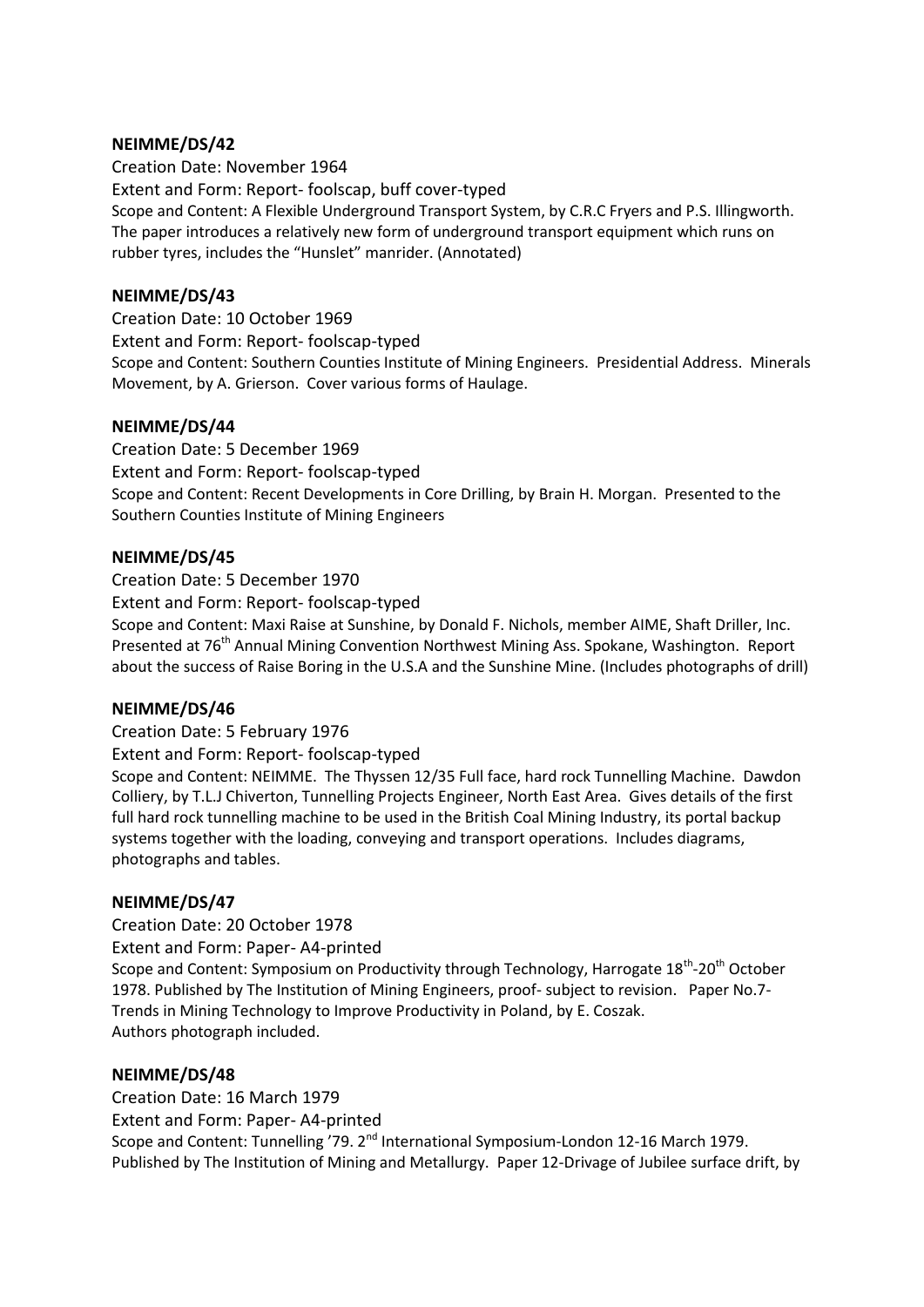J.H. Northard, Engineer, NCB, North Derbyshire Area, Bolsover,Nr. Chesterfiled and R. Englert, Thysen, Great Britian. Refers to Shirebrook Colliery Nr. Mansfield.

#### **NEIMME/DS/49**

#### Creation Date: [October1979]

Extent and Form: Report (photocopy)-foolscap-typed

Scope and Content: Hydraulic Support Design. For Weak Stratified Rock, by J. Maloszewski,DSc, Director General, Mining Construction Board, ZBG , K. Rulka, DSc, Assistant Professor and Manager, Mining Construction Research Centre, Bidokop. (The Mining Construction Board works under the auspices of KOPEX KATOWICE). On the basis of research and practical experience gained during construction of the PORABKA-ZAR hydro-electric power plant. From the Colliery Guardian Coal International October 1979.

#### **NEIMME/DS/50/1-DS/50/2**

Creation Date: [after 1965] Extent and Form: compliments slip/ Report- foolscap-typed Scope and Content: Compliments slip from, Southern Counties Institute of Mining Engineers c/o National Coal Board, Hobart House London, to D.N. Simpson. Report - Soft Ground Tunnelling in Great Britain with special reference to the Victoria Line, by Donald M. Thompson, senior engineer – Charles Brand & Sons Ltd., Civil Engineering Contractor.

#### **NEIMME/DS/51**

Creation Date: [after 1966] Extent and Form: Report- foolscap-typed Scope and Content: Coking Coal. Presidential address to the Southern Counties Institute of Mining Engineers, by J.H Plumptre.

#### **NEIMME/DS/52**

Creation Date: [after 1960] Extent and Form: Report- foolscap-typed Scope and Content: The Economic Aspects of Mine Ventilation, by R.A. Swift. (Annotated)

#### **NEIMME/DS/53**

Creation Date: [no date] Extent and Form: Report- foolscap-typed Scope and Content: The Application of Computers to Winding Engine Calculation. (Paper by A.D. Prior, B.Sc., A.M.I. MECH.E).

#### **NEIMME/DS/54**

Creation Date: [after 1965] Extent and Form: Report- foolscap-typed Scope and Content: A Structural Concept of Strata Control and Mine Design, by K. Wardell and P. Eynon. Senior partner and Associate, K. Wardell and Partners, Consulting Mining Engineers and Geologists. (Annotated)

#### **NEIMME/DS/55**

Creation Date: [no date] Extent and Form: Report- printed Scope and Content: Considerations in Designing a Mine Haulage System by Stephen Krickovic, Chief Engineer Eastern Gas & Fuel Associates (U.S.A.)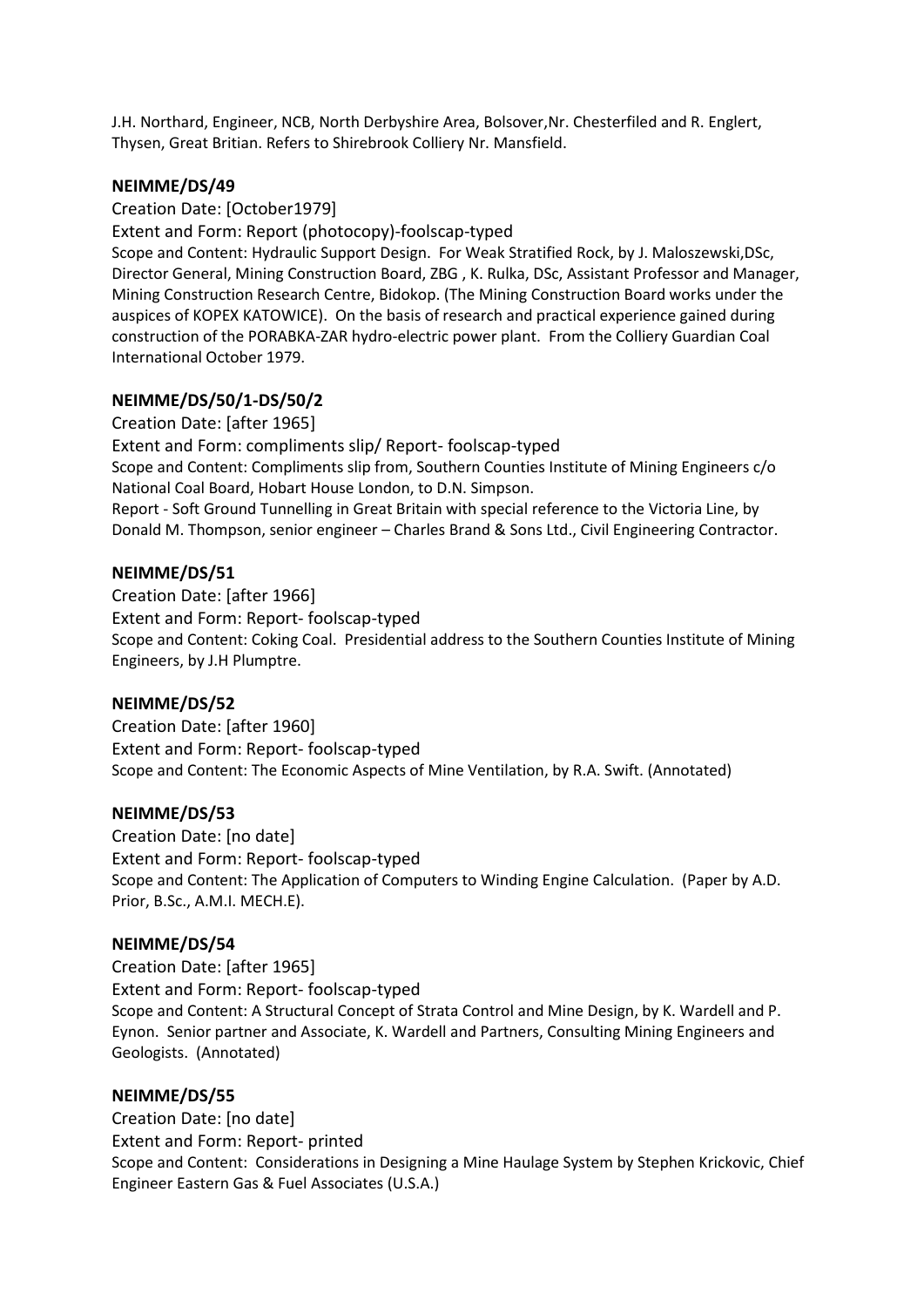Reprinted by permission of the American Congress Journal by Hugh Wood & Co. Ltd, Gateshead on Tyne

#### **Conferences/Programmes NEIMME/DS/56**

Creation Date: May 1951 Extent and Form: Folder-hard backed buff & green Scope and Content: The National Association of Colliery Managers. Conference papers – Harrogate – May 1951.

### **NEIMME/DS/57**

Creation Date: May 1952 Extent and Form: Programme- A4 folded-printed Scope and Content: The National Association of Colliery Managers. National Coal-Mining Conference to be held at Newcastle upon Tyne May 28-30 1952. Programme of events. (Annotated)

#### **NEIMME/DS/58**

Creation Date: May 1953 Extent and Form: Programme- folded-printed Scope and Content: The National Association of Colliery Managers. Annual Meeting and Conference, Blackpool, May 6, 7 & 8, 1953. Programme of events.

#### **NEIMME/DS/59**

Creation Date: May 1957 Extent and Form: Programme- printed brochure (yellow) Scope and Content: The National Association of Colliery Managers. Annual General Meeting and Conference, Malvern, May 29, 30, 31 1957. Programme of events. Includes photographs

#### **NEIMME/DS/60**

Creation Date: May 1958

Extent and Form: Programme- printed brochure (green) Scope and Content: The National Association of Colliery Managers. Annual General Meeting and Conference, Whitley Bay, May 21, 22, 23 1958. Programme of events. Includes photographs

#### **NEIMME/DS/61**

Creation Date: May 1959 Extent and Form: Programme- printed brochure (yellow) Scope and Content: The National Association of Colliery Managers. Annual General Meeting and Conference, Harrogate, May 20-22 1959. Programme of events. Includes photographs

#### **NEIMME/DS/62**

Creation Date: June1960 Extent and Form: Programme- printed brochure (yellow)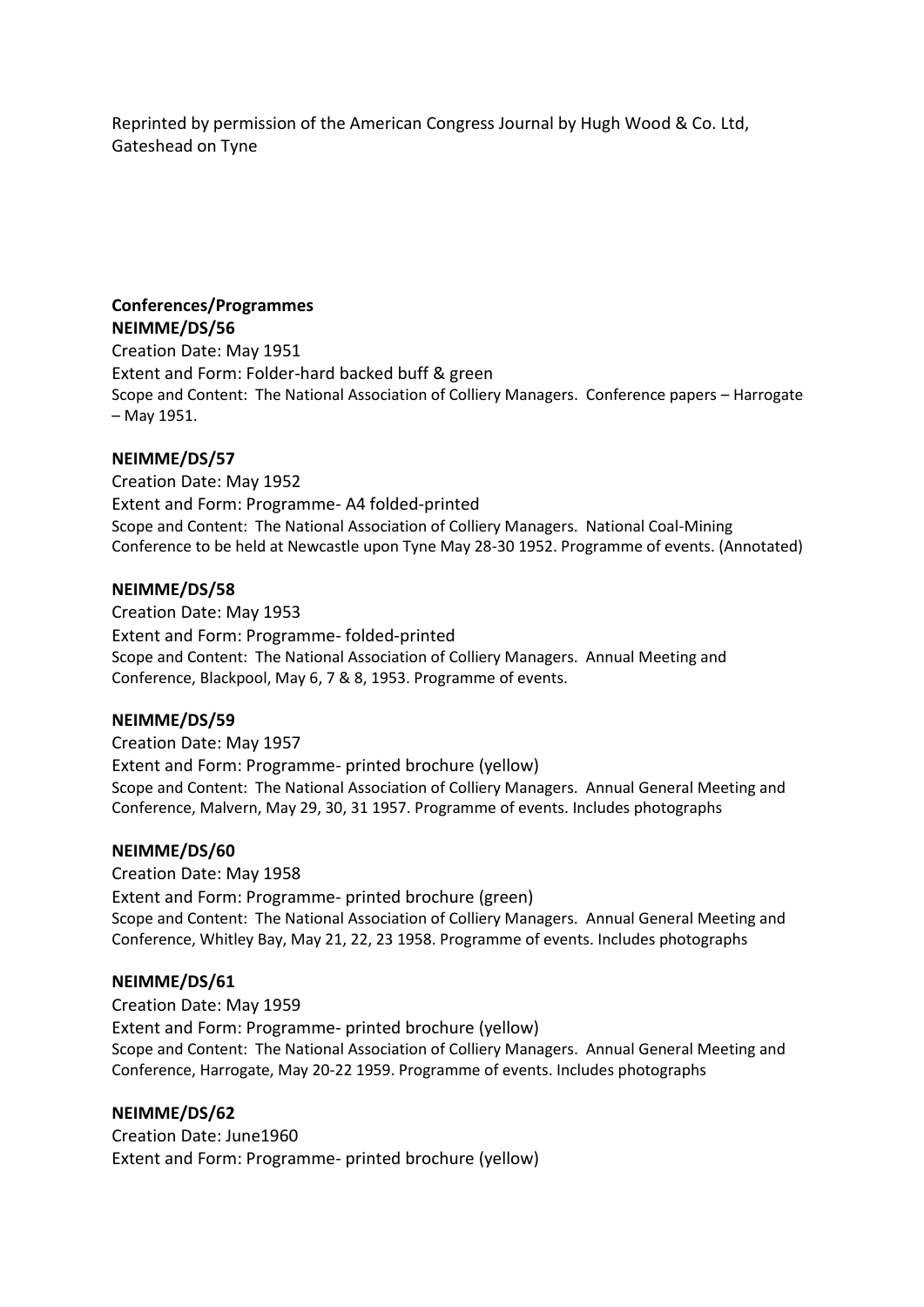Scope and Content: The National Association of Colliery Managers. Annual General Meeting and Conference, Harrogate, June 1-3, 1960. Programme of events. Includes photographs

#### **NEIMME/DS/63**

Creation Date: June 1960 Extent and Form: Programme- printed brochure (red) Scope and Content: The National Association of Colliery Managers. Annual General Meeting and Conference, Nottingham, June 5-7, 1963. Programme of events. Includes photographs

### **NEIMME/DS/64**

Creation Date: July 1961 Extent and Form: Programme- printed brochure (orange) Scope and Content: Summer Meeting. Nottingham, 19<sup>th</sup>, 20th and 21<sup>st</sup> July, 1961. The Institution of Mining Engineers. Final Programme. Programme of events.

#### **NEIMME/DS/65**

Creation Date: May 1964 Extent and Form: Programme- printed brochure (green) Scope and Content: The National Association of Colliery Managers. Annual General Meeting and Conference, Sheffield, May, 20-22, 1964. Programme of events. Includes photographs

#### **NEIMME/DS/66**

Creation Date: June 1964 Extent and Form: Programme- printed brochure (red) Scope and Content: Summer Meeting. The Institution of Mining Engineers. Glasgow  $24^{\text{th}}$ ,  $25^{\text{th}}$  and  $26<sup>th</sup>$  June 1964. Final Programme. Programme of events

### **NEIMME/DS/67**

Creation Date: June 1965 Extent and Form: Programme- printed brochure (blue) Scope and Content: The National Association of Colliery Managers. Annual General Meeting and Conference, Leicester, June 2-4, 1965. Programme of events. Includes photographs

### **NEIMME/DS/68/1-DS/68/2**

Creation Date: May 1966 Extent and Form: Programme- printed brochure (black/white) Scope and Content: The National Association of Colliery Managers and The Institution of Mining Engineers. May 25-27, 1966. N.A.C.M. Annual General Meeting, I.M.E. General Meeting and Joint Conference, Newcastle upon Tyne. Programme of events. Includes photographs and a reply form.

#### **NEIMME/DS/69/1-DS/69/2**

Creation Date: May 1969

Extent and Form: Programme- printed brochure (blue). Small folded white card. Scope and Content: The National Association of Colliery Managers. The Institution of Mining Engineers. Annual Joint Conference, Edinburgh May 14<sup>th</sup>, 15th and 16<sup>th</sup> 1969. Programme of events. Includes photographs. DS/67/2 is a revised Time Table cancelling one in brochure.

### **NEIMME/DS/70**

Creation Date: December 1968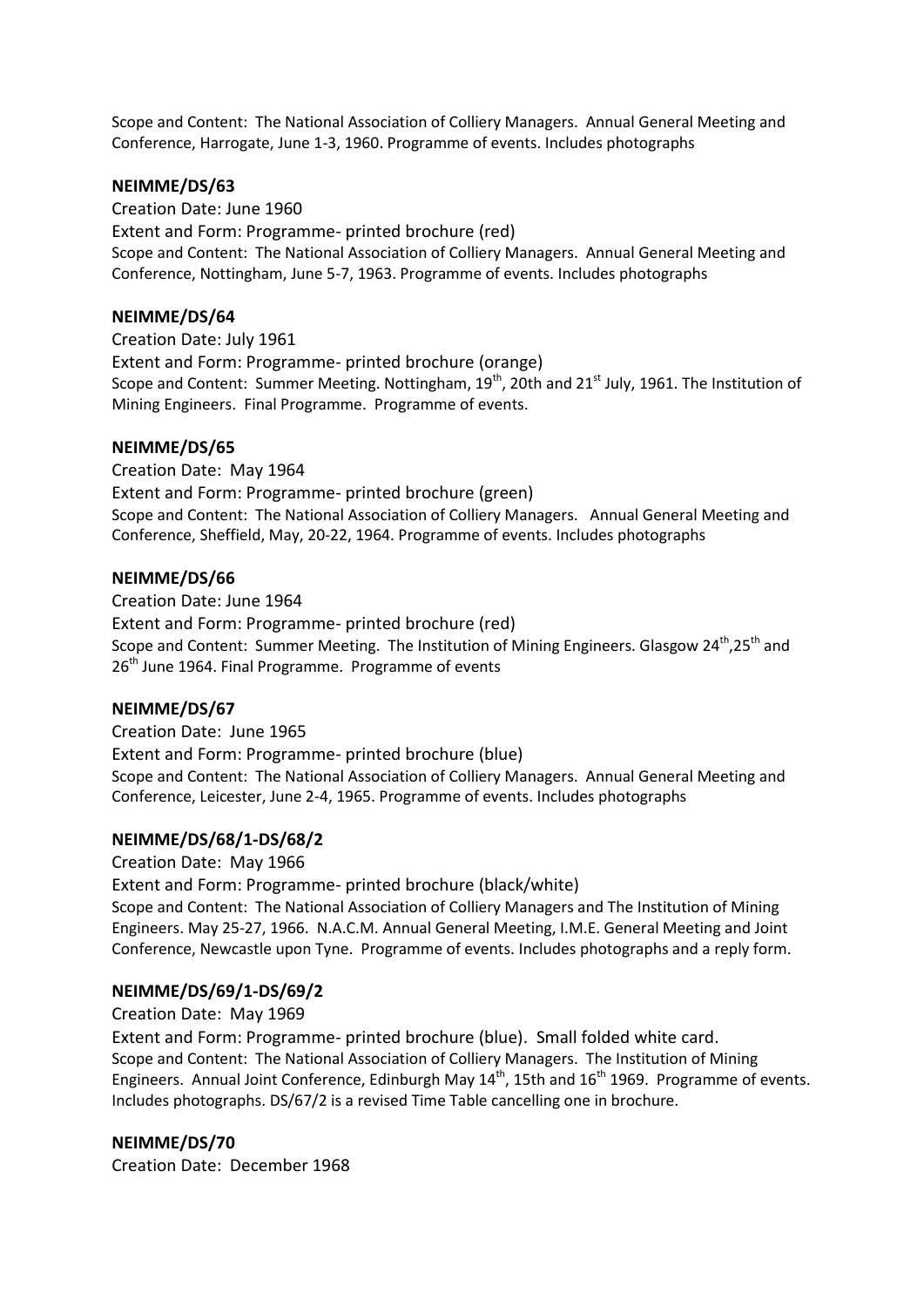Extent and Form: Report-printed

Scope and Content: British Association of Colliery Management. Twenty-Second Annual Report and Accounts of the Executive Committee to December 1968. Includes photographs of National Officers, B.A.C.M and National Chairmen N.V.B 1947-1968.

# **Advertisements/Brochures NEIMME/DS/71/1-DS/71/4**

Creation Date: 1957 Extent and Form: 3 Advertisement Brochures-Covering letter. Scope and Content: (Mining Machinery) Covering letter (DS/71/2- dated 14 June 1957) from Greenwood & Batley Ltd. Leeds. Enclosing Greenbat Battery, EL.6,Tramming Locomotive, EL.7/a 3,4&5 ton Locomotives & EL.8 6,8,10 &12 ton Locimotives, brochures.

# **NEIMME/DS/71/5-DS/71/6**

Creation Date: [1957] Extent and Form: 2 Advertisement Brochures Scope and Content: (Mining Machinery) from Greenwood & Batley Ltd. Leeds. Greenbat Battery, EL.9, 14 ton approved type Battery Locomotive, ET.9 2,3,4 & 5 tons Capacity, Battery Tiering Trucks.

# **NEIMME/DS/72/1-DS/72/2**

Creation Date: 1958 Extent and Form: Advertisement Brochure-Covering letter. Scope and Content: (Mining Machinery) Covering letter (DS/72/2-dated 3 July 1958) from John Wood & Sons Ltd, Wigan. Mentions a visit to Cwm Colliery and encloses catalogue of their products

### **NEIMME/DS/73/1-DS/73/3**

Creation Date: 1960 Extent and Form: Advertisement Brochure, spiral bound-flyer-Covering letter. Scope and Content: (Mining Machinery) Covering letter (DS/73/2-dated 26 February 1960) from L.M. Van Moppes & Sons (Diamond Tools) Ltd., Basingstoke, Hants. Enclosing new Diadril catalogue and flyer for Diatube Drilling Equipment.

### **NEIMME/DS/74/1-DS/74/2**

Creation Date: 1961

Extent and Form: Advertisement Brochure-Covering letter.

Scope and Content: (Mining Machinery) Covering letter (DS/74/2-dated 15 September 1961) from Francis & John S. Lane Ltd, Brierley Hill, Staffs. Enclosing a file of brochures on Arrangement of Pit Circuit Incorporating Traversers & Mine Carhoist Automatically Controlled.

### **NEIMME/DS/75**

Creation Date: [no date]

Extent and Form: Exhibition Brochure

Scope and Content: (Mining Machinery) from Fraser & Chamlers Engineering Works. (prop.: The General Electric Company, Ltd), Erith, Kent. Mechanical Handling, produced by the Mechanical Handling Engineers Association.